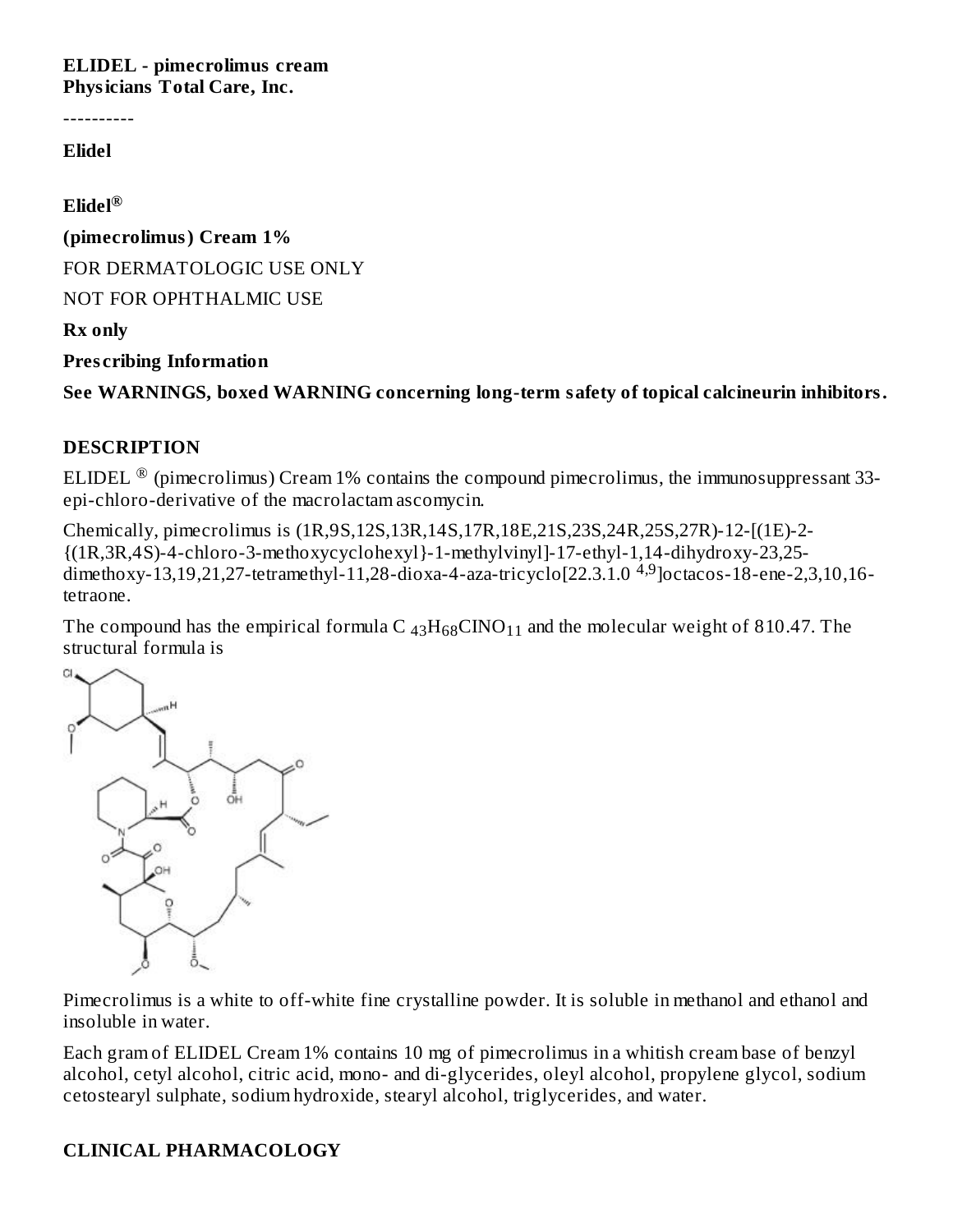### **Mechanism of Action/Pharmacodynamics**

The mechanism of action of pimecrolimus in atopic dermatitis is not known. While the following have been observed, the clinical significance of these observations in atopic dermatitis is not known. It has been demonstrated that pimecrolimus binds with high affinity to macrophilin-12 (FKBP-12) and inhibits the calcium-dependent phosphatase, calcineurin. As a consequence, it inhibits T cell activation by blocking the transcription of early cytokines. In particular, pimecrolimus inhibits at nanomolar concentrations Interleukin-2 and interferon gamma (Th1-type) and Interleukin-4 and Interleukin-10 (Th2 type) cytokine synthesis in human T cells. In addition, pimecrolimus prevents the release of inflammatory cytokines and mediators from mast cells in vitro after stimulation by antigen/IgE.

### **Pharmacokinetics**

### *Absorption*

In adult patients (n=52) being treated for atopic dermatitis [13%-62% Body Surface Area (BSA) involvement] for periods up to a year, a maximum pimecrolimus concentration of 1.4 ng/mL was observed among those subjects with detectable blood levels. In the majority of samples in adult (91%; 1,244/1,362) subjects, blood concentrations of pimecrolimus were below 0.5 ng/mL. Data on blood levels of pimecrolimus measured in pediatric patients are described below in **Special Populations, Pediatrics**.

### *Distribution*

Laboratory in vitro plasma protein binding studies using equilibrium gel filtration have shown that 99.5% of pimecrolimus in plasma is bound to proteins over the pimecrolimus concentration range of 2- 100 ng/mL tested. The major fraction of pimecrolimus in plasma appears to be bound to various lipoproteins. As with other topical calcineurin inhibitors, it is not known whether pimecrolimus is absorbed into cutaneous lymphatic vessels or in regional lymph nodes.

### *Metabolism*

Following the administration of a single oral radiolabeled dose of pimecrolimus numerous circulating O-demethylation metabolites were seen. Studies with human liver microsomes indicate that pimecrolimus is metabolized in vitro by the CYP3A sub-family of metabolizing enzymes. No evidence of skin mediated drug metabolism was identified in vivo using the minipig or in vitro using stripped human skin.

### *Elimination*

Based on the results of the aforementioned radiolabeled study, following a single oral dose of pimecrolimus ~81% of the administered radioactivity was recovered, primarily in the feces (78.4%) as metabolites. Less than 1% of the radioactivity found in the feces was due to unchanged pimecrolimus.

### **Special Populations**

### *Pediatrics*

The systemic exposure to pimecrolimus from ELIDEL  $^\circledR$  (pimecrolimus) Cream 1% was investigated in 28 pediatric patients with atopic dermatitis (20%-80% BSA involvement) between the ages of 8 months-14 yrs. Following twice daily application for three weeks, blood concentrations of pimecrolimus were <2 ng/mL with 60% (96/161) of the blood samples having blood concentration below the limit of quantification (0.5 ng/mL). However, the children (23 children out of the total 28 children investigated) had at least one detectable blood level as compared to the adults (12 adults out of the total 52 adults investigated) over a 3-week treatment period. Due to the erratic nature of the blood levels observed, no correlation could be made between amount of cream, degree of BSA involvement, and blood concentrations. In general, the blood concentrations measured in adult atopic dermatitis patients were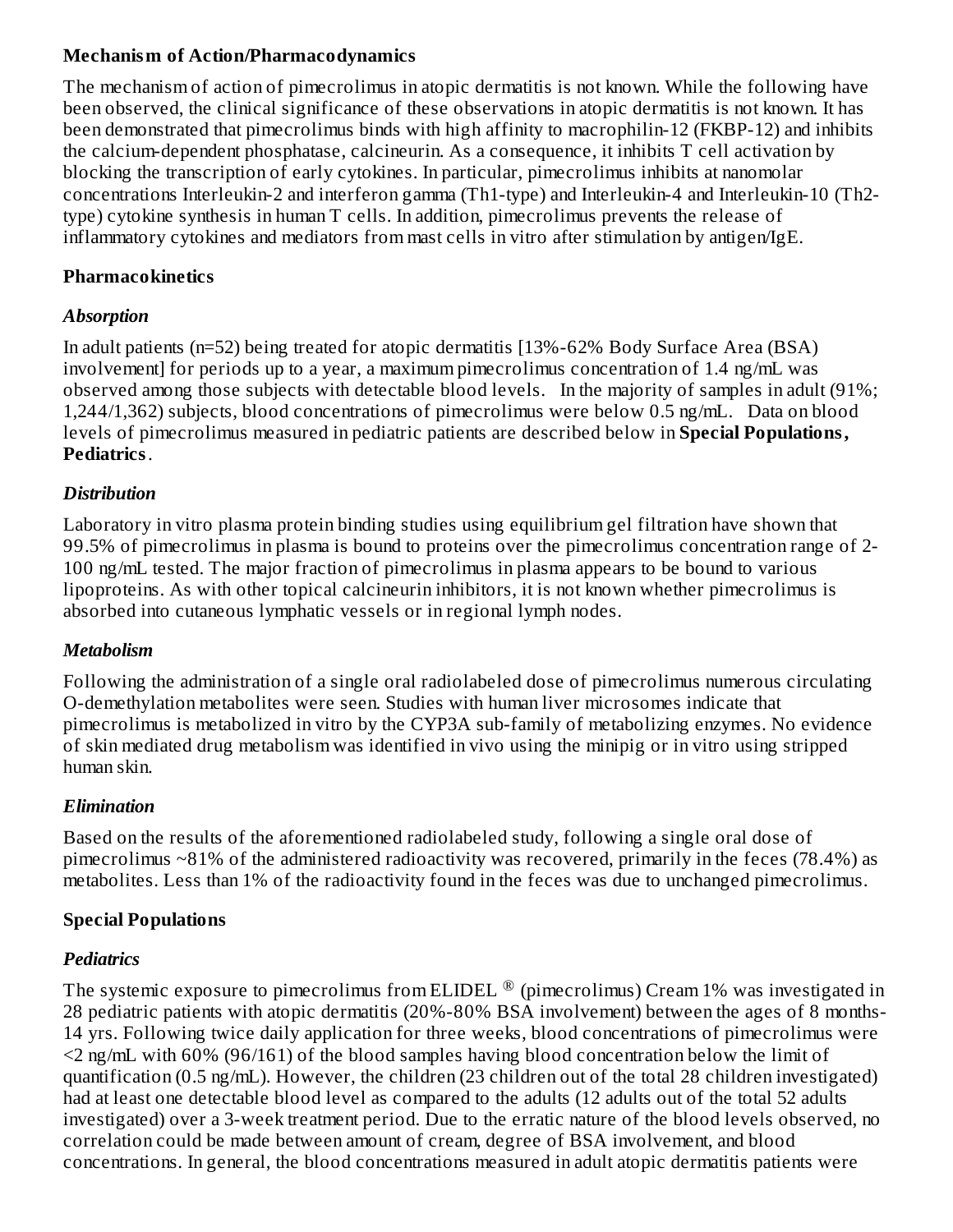comparable to those seen in the pediatric population.

In a second group of 30 pediatric patients aged 3-23 months with 10%-92% BSA involvement, following twice daily application for three weeks, blood concentrations of pimecrolimus were <2.6 ng/mL with 65% (75/116) of the blood samples having blood concentration below 0.5ng/mL, and 27%  $(31/116)$  below the limit of quantification  $(0.1 \text{ ng/mL})$  for these studies.

Overall, a higher proportion of detectable blood levels was seen in the pediatric patient population as compared to adult population. This increase in the absolute number of positive blood levels may be due to the larger surface area to body mass ratio seen in these younger subjects. In addition, a higher incidence of upper respiratory symptoms/infections was also seen relative to the older age group in the PK studies. At this time, a causal relationship between these findings and ELIDEL use cannot be ruled out.

ELIDEL Cream is not indicated for use in children less than 2 years of age (see **INDICATIONS AND USAGE, WARNINGS, boxed WARNING,** and **PRECAUTIONS, Pediatric Us e**).

## *Renal Insufficiency*

The effect of renal insufficiency on the pharmacokinetics of topically administered pimecrolimus has not been evaluated but dose-adjustment is not expected to be needed as 80% of the drug is excreted in the feces.

## *Hepatic Insufficiency*

The effect of hepatic insufficiency on the pharmacokinetics of topically administered pimecrolimus has not been evaluated but dose-adjustment is not expected to be needed.

# **CLINICAL STUDIES**

Three randomized, double-blind, vehicle-controlled, multi-center, Phase 3 studies were conducted in 589 pediatric patients ages 3 months-17 years old to evaluate ELIDEL  $^{\circledR}$  (pimecrolimus) Cream 1% for the treatment of mild to moderate atopic dermatitis. Two of the three trials support the use of ELIDEL Cream in patients 2 years and older with mild to moderate atopic dermatitis (see **PRECAUTIONS, Pediatric Use**). Three other trials in 1,619 pediatric and adult patients provided additional data regarding the safety of ELIDEL Cream in the treatment of atopic dermatitis. Two of these other trials were vehicle-controlled with optional sequential use of a medium potency topical corticosteroid in pediatric patients and one trial was an active comparator trial in adult patients with atopic dermatitis (see **PRECAUTIONS, Pediatric Us e** and **ADVERSE REACTIONS**).

Two identical 6-week, randomized, vehicle-controlled, multi-center, Phase 3 trials were conducted to evaluate ELIDEL Cream for the treatment of mild to moderate atopic dermatitis. A total of 403 pediatric patients 2-17 years old were included in the studies. The male/female ratio was approximately 50% and 29% of the patients were African American. At study entry, 59% of patients had moderate disease and the mean body surface area (BSA) affected was 26%. About 75% of patients had atopic dermatitis affecting the face and/or neck region. In these studies, patients applied either ELIDEL Cream or vehicle cream twice daily to 5% to 96% of their BSA for up to 6 weeks. At endpoint, based on the physician's global evaluation of clinical response, 35% of patients treated with ELIDEL Cream were clear or almost clear of signs of atopic dermatitis compared to only 18% of vehicle-treated patients. More ELIDEL patients (57%) had mild or no pruritus at 6 weeks compared to vehicle patients (34%). The improvement in pruritus occurred in conjunction with the improvement of the patients' atopic dermatitis.

In these two 6-week studies of ELIDEL, the combined efficacy results at endpoint are as follows: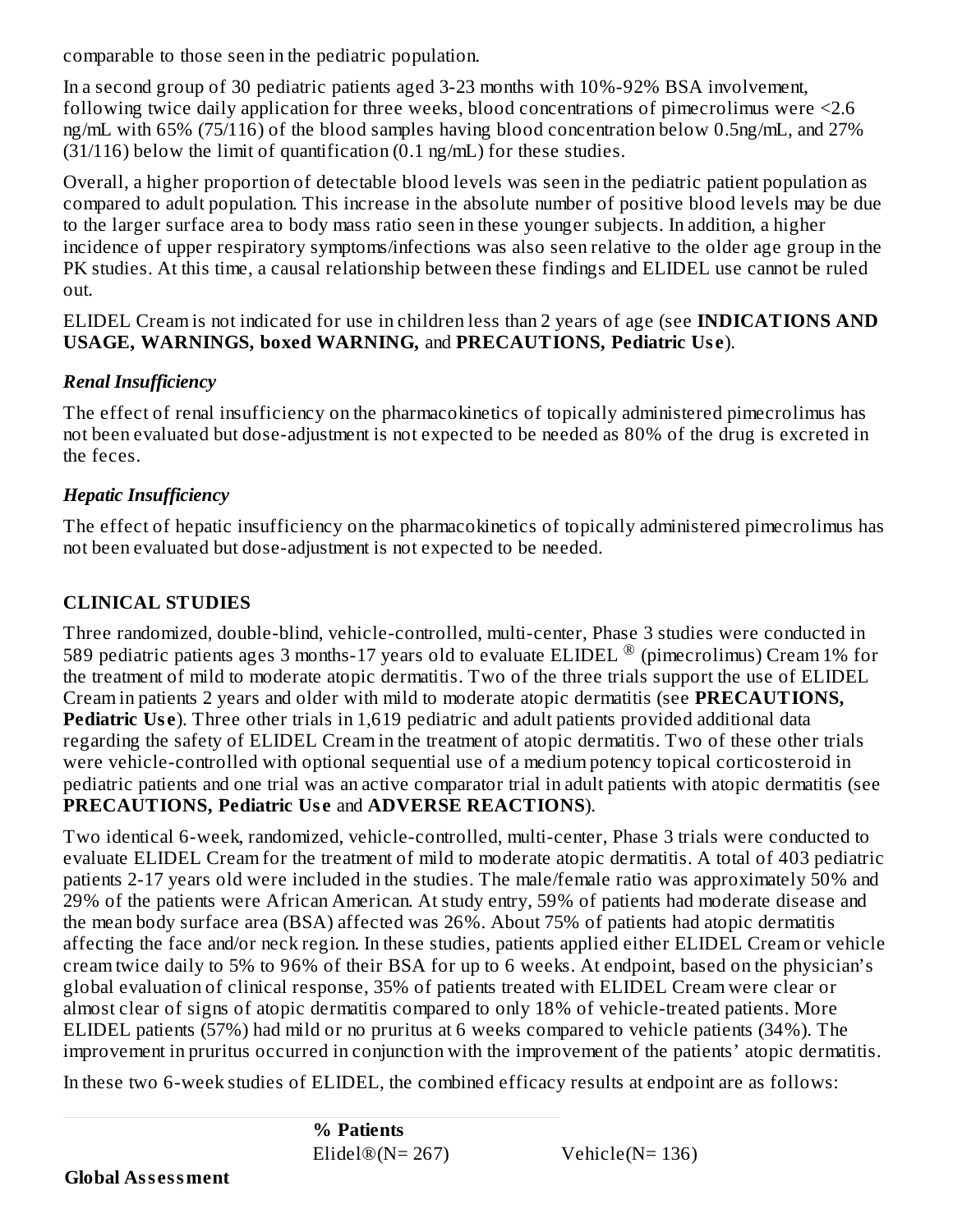| Clear                 | 28 (10%)  | 5(4%)    |
|-----------------------|-----------|----------|
| Clear or Almost Clear | 93 (35%)  | 25(18%)  |
| Clear to Mild Disease | 180 (67%) | 55 (40%) |

In the two pediatric studies that independently support the use of ELIDEL Cream in mild to moderate atopic dermatitis, a significant treatment effect was seen by day 15. Of the key signs of atopic dermatitis, erythema, infiltration/papulation, lichenification, and excoriations, erythema and infiltration/papulation were reduced at day 8 when compared to vehicle.

The following graph depicts the time course of improvement in the percent body surface area affected as a result of treatment with ELIDEL Cream in 2-17 year olds.



The following graph shows the time course of improvement in erythema as a result of treatment with ELIDEL Cream in 2-17 year olds.



#### **INDICATIONS AND USAGE**

ELIDEL ® (pimecrolimus) Cream 1% is indicated as *second-line therapy* for the short-term and noncontinuous chronic treatment of mild to moderate atopic dermatitis in non-immunocompromised adults and children 2 years of age and older, who have failed to respond adequately to other topical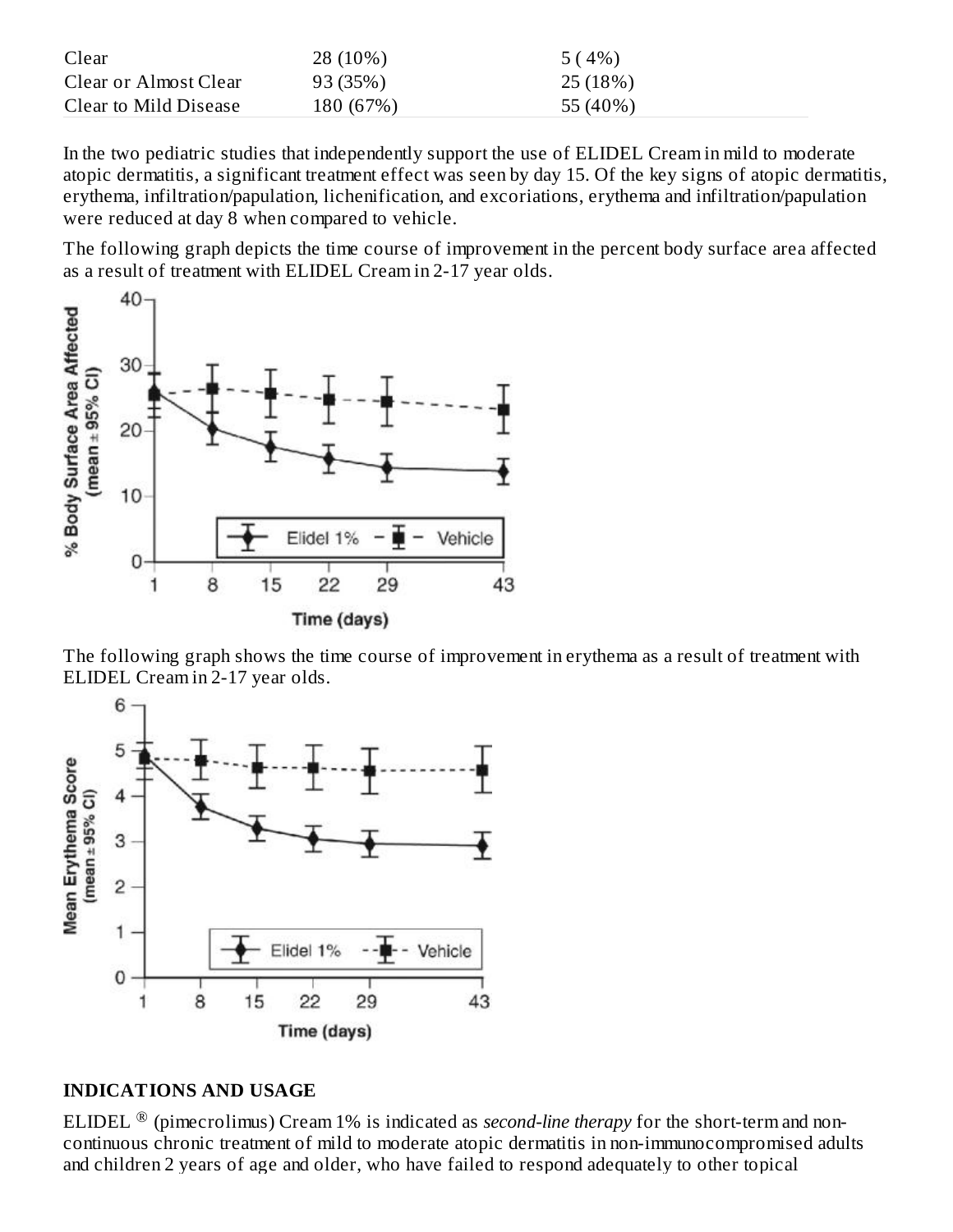prescription treatments, or when those treatments are not advisable.

#### **ELIDEL Cream is not indicated for us e in children less than 2 years of age (s ee WARNINGS, boxed WARNING, and PRECAUTIONS, Pediatric Us e).**

### **CONTRAINDICATIONS**

ELIDEL  $^\circledR$  (pimecrolimus) Cream 1% is contraindicated in individuals with a history of hypersensitivity to pimecrolimus or any of the components of the cream.

### **WARNINGS**

### **WARNING**

### **Long-term Safety of Topical Calcineurin Inhibitors Has Not Been Established**

Although a causal relationship has not been established, rare cases of malignancy (e.g., skin and lymphoma) have been reported in patients treated with topical calcineurin inhibitors, including ELIDEL Cream.

Therefore:

- Continuous long-term use of topical calcineurin inhibitors, including ELIDEL Cream, in any age group should be avoided, and application limited to areas of involvement with atopic dermatitis.
- ELIDEL Cream is not indicated for use in children less than 2 years of age.

Prolonged systemic use of calcineurin inhibitors for sustained immunosuppression in animal studies and transplant patients following systemic administration has been associated with an increased risk of infections, lymphomas, and skin malignancies. These risks are associated with the intensity and duration of immunosuppression.

Based on this information and the mechanism of action, there is a concern about a potential risk with the use of topical calcineurin inhibitors, including ELIDEL Cream. While a causal relationship has not been established, rare cases of skin malignancy and lymphoma have been reported in patients treated with topical calcineurin inhibitors, including ELIDEL Cream. Therefore:

- ELIDEL Cream should not be used in immunocompromised adults and children.
- If signs and symptoms of atopic dermatitis do not improve within 6 weeks, patients should be reexamined by their healthcare provider and their diagnosis be confirmed (see PRECAUTIONS).
- The safety of ELIDEL Cream has not been established beyond one year of non-continuous use.

#### (See **CLINICAL PHARMACOLOGY, WARNINGS, boxed WARNING, PRECAUTIONS, INDICATIONS AND USAGE,** and **DOSAGE AND ADMINISTRATION.)**

#### **PRECAUTIONS**

#### **General**

The use of ELIDEL Cream should be avoided on malignant or pre-malignant skin conditions. Malignant or pre-malignant skin conditions, such as cutaneous T-cell lymphoma (CTCL), can present as dermatitis.

ELIDEL Cream should not be used in patients with Netherton's Syndrome or other skin diseases where there is the potential for increased systemic absorption of pimecrolimus *.* The safety of ELIDEL Cream has not been established in patients with generalized erythroderma.

The use of ELIDEL Cream may cause local symptoms such as skin burning (burning sensation, stinging,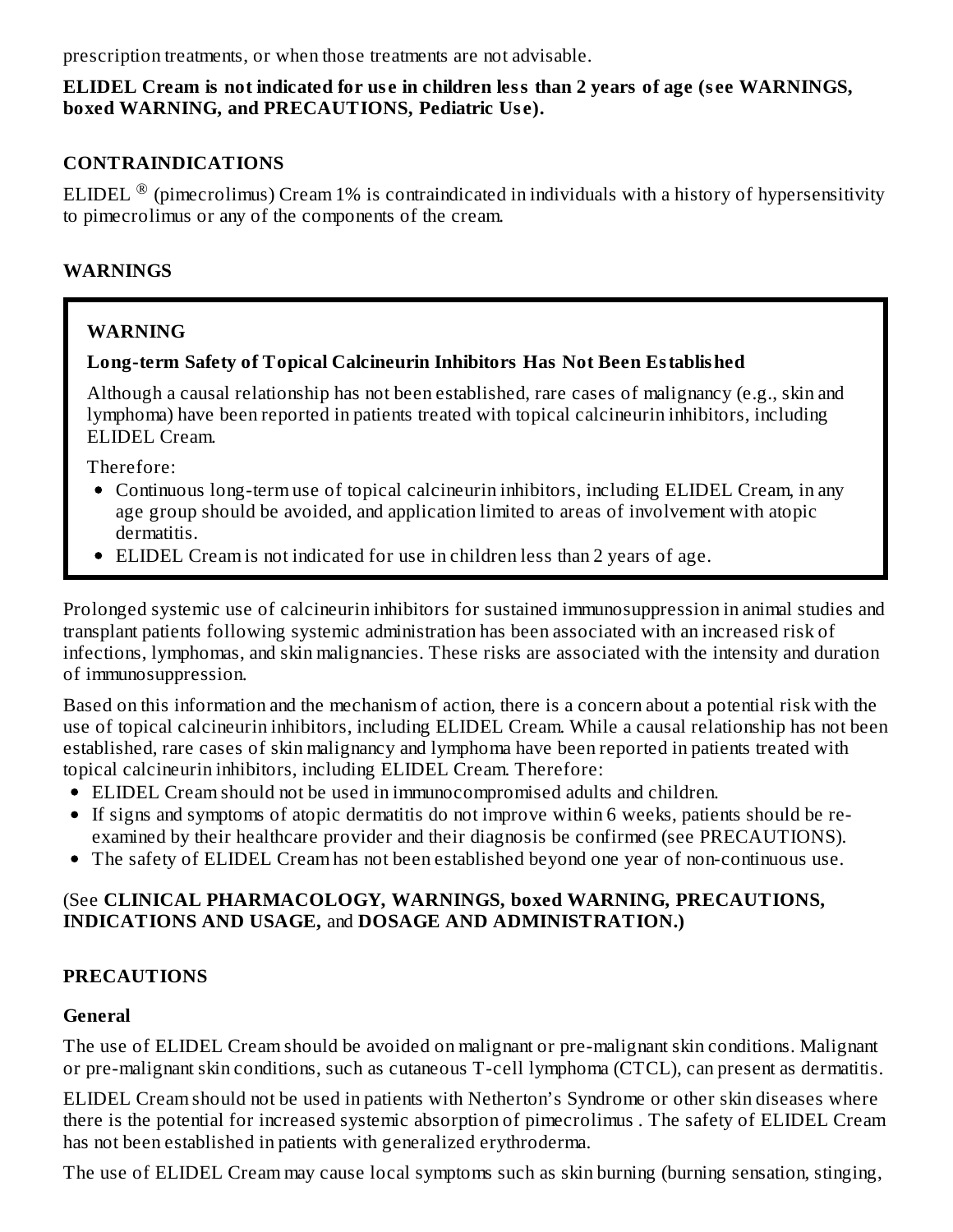soreness) or pruritus. Localized symptoms are most common during the first few days of ELIDEL Cream application and typically improve as the lesions of atopic dermatitis resolve (see **ADVERSE REACTIONS**).

**Bacterial and Viral Skin Infections:** Before commencing treatment with ELIDEL Cream, bacterial or viral infections at treatment sites should be resolved. Studies have not evaluated the safety and efficacy of ELIDEL Cream in the treatment of clinically infected atopic dermatitis.

While patients with atopic dermatitis are predisposed to superficial skin infections including eczema herpeticum (Kaposi's varicelliform eruption), treatment with ELIDEL Cream may be independently associated with an increased risk of varicella zoster virus infection (chicken pox or shingles), herpes simplex virus infection, or eczema herpeticum.

In clinical studies, 15/1,544 (1%) cases of skin papilloma (warts) were observed in patients using ELIDEL Cream. The youngest patient was age 2 and the oldest was age 12. In cases where there is worsening of skin papillomas or they do not respond to conventional therapy, discontinuation of ELIDEL Cream should be considered until complete resolution of the warts is achieved.

**Patients with Lymphadenopathy**: In clinical studies, 14/1,544 (0.9%) cases of lymphadenopathy were reported while using ELIDEL Cream. These cases of lymphadenopathy were usually related to infections and noted to resolve upon appropriate antibiotic therapy. Of these 14 cases, the majority had either a clear etiology or were known to resolve. Patients who receive ELIDEL Cream and who develop lymphadenopathy should have the etiology of their lymphadenopathy investigated. In the absence of a clear etiology for the lymphadenopathy, or in the presence of acute infectious mononucleosis, ELIDEL Cream should be discontinued. Patients who develop lymphadenopathy should be monitored to ensure that the lymphadenopathy resolves.

**Sun Exposure**: During the course of treatment, it is prudent for patients to minimize or avoid natural or artificial sunlight exposure, even while ELIDEL is not on the skin. The potential effects of ELIDEL Cream on skin response to ultraviolet damage are not known.

**Immunocompromis ed Patients**: The safety and efficacy of ELIDEL Cream in immunocompromised patients have not been studied.

### **Information for Patients**

### **(See Medication Guide.)**

Patients using ELIDEL Cream should receive the following information and instructions:

### **What is the most important information a patient should know about ELIDEL Cream?**

The safety of using ELIDEL Cream for a long period of time is not known. A very small number of people who have used ELIDEL Cream have had cancer (for example, skin or lymphoma). However, a link with ELIDEL Cream use has not been shown. Because of this concern:

- A patient should not use ELIDEL Cream continuously for a long time.
- ELIDEL Cream should be used only on areas of skin that have eczema.
- ELIDEL Cream is not for use on a child under 2 years old.

# **How should a patient us e ELIDEL Cream?**

- A patient should use ELIDEL Cream exactly as prescribed.
- A patient should use ELIDEL Cream only on areas of skin that have eczema.
- A patient should use ELIDEL Cream for short periods, and if needed, treatment may be repeated with breaks in between.
- A patient should stop ELIDEL Cream when the signs and symptoms of eczema, such as itching, rash, and redness go away, or as directed by the physician.
- A patient should follow the physician's advice if symptoms of eczema return after a treatment with ELIDEL Cream.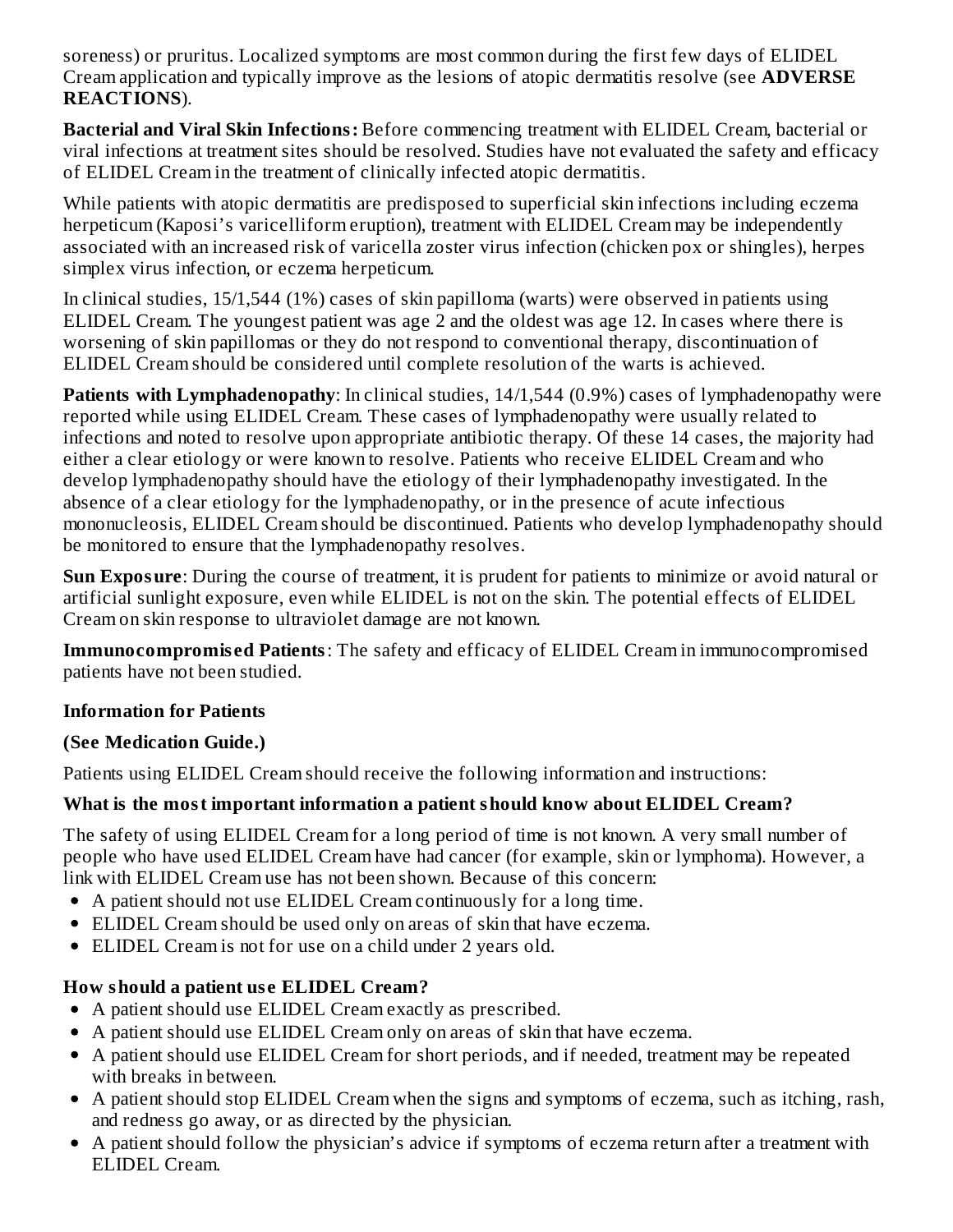- A patient should contact the physician if:
	- symptoms get worse with ELIDEL Cream
	- $\bullet$  the patient gets a skin infection
	- symptoms do not improve after 6 weeks of treatment

### **To apply ELIDEL Cream:**

- A patient or caregiver should wash their hands before using ELIDEL Cream. When applying ELIDEL Cream after a bath or shower, the skin should be dry.
- A patient or caregiver should apply a thin layer of ELIDEL Cream only to the affected skin areas, twice a day, as directed by the physician.
- A patient or caregiver should use the smallest amount of ELIDEL Cream needed to control the signs and symptoms of eczema.
- Caregivers applying ELIDEL Cream to a patient, or a patient who is not treating the hands should wash their hands with soap and water after applying ELIDEL Cream. This should remove any cream left on the hands.
- A patient should not bathe, shower or swim right after applying ELIDEL Cream. This could wash off the cream.
- A patient can use moisturizers with ELIDEL Cream. They should be sure to check with the physician first about the products that are right for them. Because the skin of patients with eczema can be very dry, it is important they keep up good skin care practices. If a patient uses moisturizers, he or she should apply them after ELIDEL Cream.

### **What should a patient avoid while using ELIDEL Cream?**

- A patient should not use sun lamps, tanning beds, or get treatment with ultraviolet light therapy during treatment with ELIDEL Cream.
- A patient should limit sun exposure during treatment with ELIDEL Cream even when the medicine is not on the skin. If a patient needs to be outdoors after applying ELIDEL Cream, the patient should wear loose fitting clothing that protects the treated area from the sun. The physician should advise the patient about other types of protection from the sun.
- A patient should not cover the skin being treated with bandages, dressings or wraps. A patient can wear normal clothing.
- A patient should not use ELIDEL Cream in the eyes. If ELIDEL Cream gets in the eyes, a patient should rinse them with cold water.
- A patient should not swallow ELIDEL Cream and should contact the physician if they do.

### **Drug Interactions**

Potential interactions between ELIDEL and other drugs, including immunizations, have not been systematically evaluated. Due to low blood levels of pimecrolimus detected in some patients after topical application, systemic drug interactions are not expected, but cannot be ruled out. The concomitant administration of known CYP3A family of inhibitors in patients with widespread and/or erythrodermic disease should be done with caution. Some examples of such drugs are erythromycin, itraconazole, ketoconazole, fluconazole, calcium channel blockers and cimetidine.

### **Carcinogenesis, Mutagenesis, Impairment of Fertility**

In a 2-year rat dermal carcinogenicity study using ELIDEL Cream, a statistically significant increase in the incidence of follicular cell adenoma of the thyroid was noted in low, mid and high dose male animals compared to vehicle and saline control male animals. Follicular cell adenoma of the thyroid was noted in the dermal rat carcinogenicity study at the lowest dose of 2 mg/kg/day [0.2% pimecrolimus cream; 1.5X the Maximum Recommended Human Dose (MRHD) based on AUC comparisons]. No increase in the incidence of follicular cell adenoma of the thyroid was noted in the oral carcinogenicity study in male rats up to 10 mg/kg/day (66X MRHD based on AUC comparisons). However, oral studies may not reflect continuous exposure or the same metabolic profile as by the dermal route. In a mouse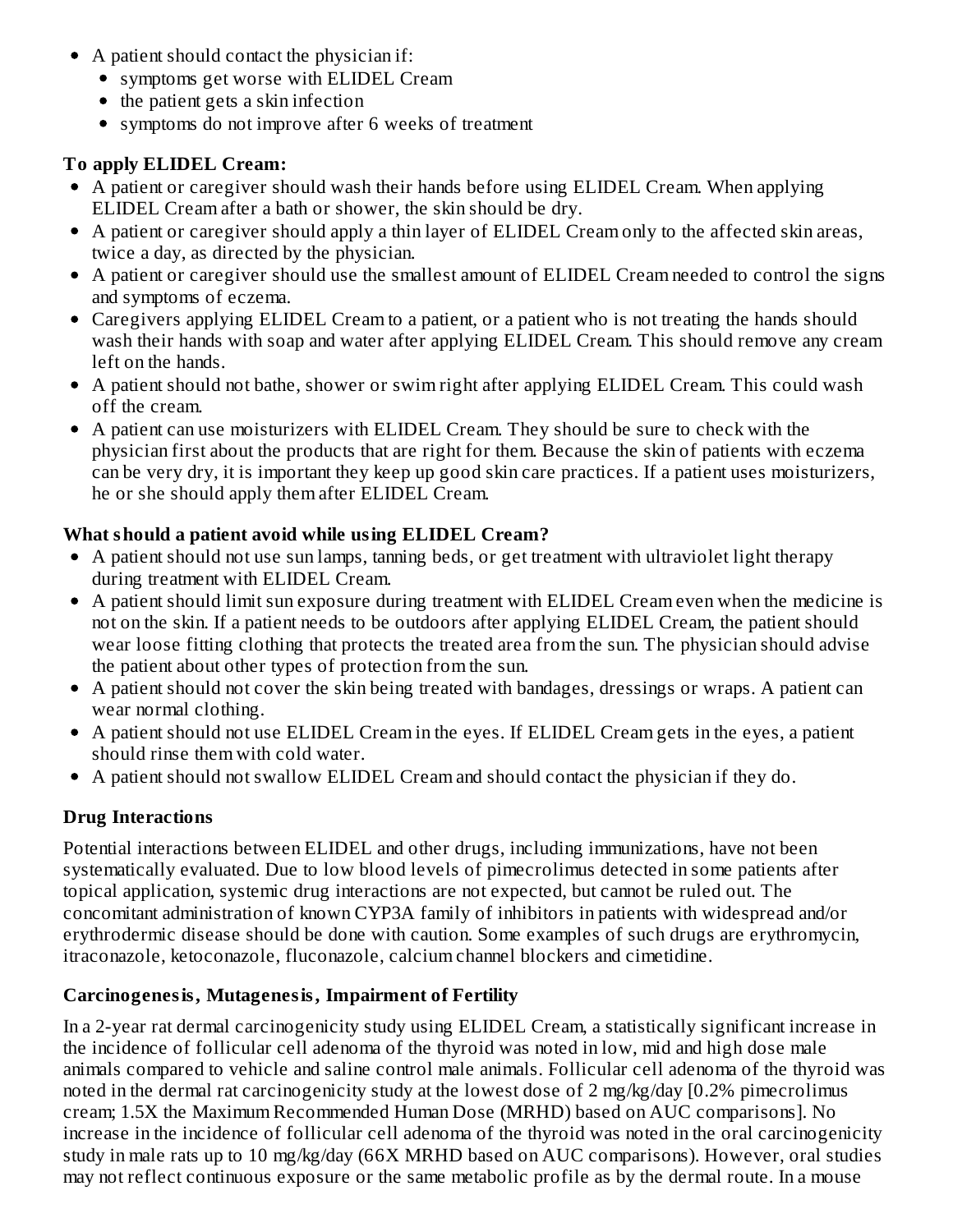dermal carcinogenicity study using pimecrolimus in an ethanolic solution, no increase in incidence of neoplasms was observed in the skin or other organs up to the highest dose of 4 mg/kg/day (0.32% pimecrolimus in ethanol) 27X MRHD based on AUC comparisons. However, lymphoproliferative changes (including lymphoma) were noted in a 13 week repeat dose dermal toxicity study conducted in mice using pimecrolimus in an ethanolic solution at a dose of 25 mg/kg/day (47X MRHD based on AUC comparisons). No lymphoproliferative changes were noted in this study at a dose of 10 mg/kg/day (17X MRHD based on AUC comparison). However, the latency time to lymphoma formation was shortened to 8 weeks after dermal administration of pimecrolimus dissolved in ethanol at a dose of 100 mg/kg/day (179-217X MRHD based on AUC comparisons).

In a mouse oral (gavage) carcinogenicity study, a statistically significant increase in the incidence of lymphoma was noted in high dose male and female animals compared to vehicle control male and female animals. Lymphomas were noted in the oral mouse carcinogenicity study at a dose of 45 mg/kg/day (258-340X MRHD based on AUC comparisons). No drug-related tumors were noted in the mouse oral carcinogenicity study at a dose of 15 mg/kg/day (60-133X MRHD based on AUC comparisons). In an oral (gavage) rat carcinogenicity study, a statistically significant increase in the incidence of benign thymoma was noted in 10 mg/kg/day pimecrolimus treated male and female animals compared to vehicle control treated male and female animals. In addition, a significant increase in the incidence of benign thymoma was noted in another oral (gavage) rat carcinogenicity study in 5 mg/kg/day pimecrolimus treated male animals compared to vehicle control treated male animals. No drug-related tumors were noted in the rat oral carcinogenicity study at a dose of 1 mg/kg/day male animals (1.1X MRHD based on AUC comparisons) and at a dose of 5 mg/kg/day for female animals (21X MRHD based on AUC comparisons).

In a 52-week dermal photo-carcinogenicity study, the median time to onset of skin tumor formation was decreased in hairless mice following chronic topical dosing with concurrent exposure to UV radiation (40 weeks of treatment followed by 12 weeks of observation) with the ELIDEL Cream vehicle alone. No additional effect on tumor development beyond the vehicle effect was noted with the addition of the active ingredient, pimecrolimus, to the vehicle cream.

A 39-week oral monkey toxicology study was conducted with pimecrolimus doses of 15, 45 and 120 mg/kg/day. A dose dependent increase in expression of immunosuppressive-related lymphoproliferative disorder (IRLD) associated with lymphocryptovirus (a monkey strain of virus related to human Epstein Barr virus) was observed. IRLD in monkeys mirrors what has been noted in human transplant patients after chronic systemic immunosuppressive therapy, post transplantation lymphoproliferative disease (PTLD), after treatment with chronic systemic immunosuppressive therapy. Both IRLD and PTLD can progress to lymphoma, which is dependent on the dose and duration of systemic immunosuppressive therapy. A dose dependent increase in opportunistic infections (a signal of systemic immunosuppression) was also noted in this monkey study. A no observed adverse effect level (NOAEL) for IRLD and opportunistic infections was not established in this study. IRLD occurred at the lowest dose of 15 mg/kg/day for 39 weeks [31X the Maximum Recommended Human Dose (MRHD) of ELIDEL Cream based on AUC comparisons] in this study. A partial recovery from IRLD was noted upon cessation of dosing in this study.

A battery of in vitro genotoxicity tests, including Ames assay, mouse lymphoma L5178Y assay, and chromosome aberration test in V79 Chinese hamster cells and an in vivo mouse micronucleus test revealed no evidence for a mutagenic or clastogenic potential for the drug.

An oral fertility and embryofetal developmental study in rats revealed estrus cycle disturbances, postimplantation loss and reduction in litter size at the 45 mg/kg/day dose (38X MRHD based on AUC comparisons). No effect on fertility in female rats was noted at 10 mg/kg/day (12X MRHD based on AUC comparisons). No effect on fertility in male rats was noted at 45 mg/kg/day (23X MRHD based on AUC comparisons), which was the highest dose tested in this study.

A second oral fertility and embryofetal developmental study in rats revealed reduced testicular and epididymal weights, reduced testicular sperm counts and motile sperm for males and estrus cycle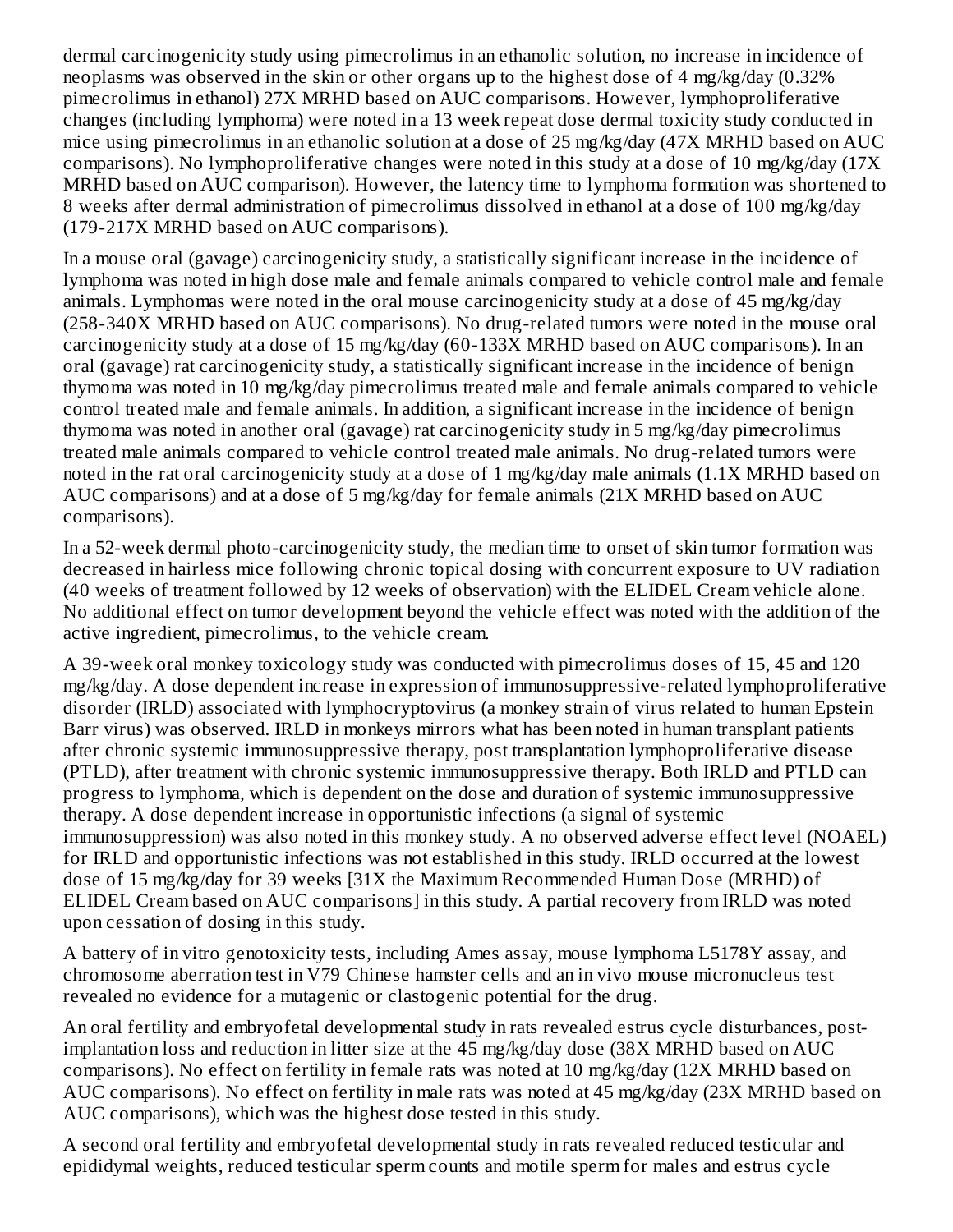disturbances, decreased corpora lutea, decreased implantations and viable fetuses for females at 45 mg/kg/day dose (123X MRHD for males and 192X MRHD for females based on AUC comparisons). No effect on fertility in female rats was noted at 10 mg/kg/day (5X MRHD based on AUC comparisons). No effect on fertility in male rats was noted at 2 mg/kg/day (0.7X MRHD based on AUC comparisons).

### **Pregnancy**

# *Teratogenic Effects: Pregnancy Category C*

There are no adequate and well-controlled studies of topically administered pimecrolimus in pregnant women. The experience with ELIDEL Cream when used by pregnant women is too limited to permit assessment of the safety of its use during pregnancy.

In dermal embryofetal developmental studies, no maternal or fetal toxicity was observed up to the highest practicable doses tested, 10 mg/kg/day (1% pimecrolimus cream) in rats (0.14X MRHD based on body surface area) and 10 mg/kg/day (1% pimecrolimus cream) in rabbits (0.65X MRHD based on AUC comparisons). The 1% pimecrolimus cream was administered topically for 6 hours/day during the period of organogenesis in rats and rabbits (gestational days 6-21 in rats and gestational days 6-20 in rabbits).

A second dermal embryofetal development study was conducted in rats using pimecrolimus cream applied dermally to pregnant rats (1 g cream/kg body weight of 0.2%, 0.6% and 1.0% pimecrolimus cream) from gestation day 6 to 17 at doses of 2, 6, and 10 mg/kg/day with daily exposure of approximately 22 hours. No maternal, reproductive, or embryo-fetal toxicity attributable to pimecrolimus was noted at 10 mg/kg/day (0.66X MRHD based on AUC comparisons), the highest dose evaluated in this study. No teratogenicity was noted in this study at any dose.

A combined oral fertility and embryofetal developmental study was conducted in rats and an oral embryofetal developmental study was conducted in rabbits. Pimecrolimus was administered during the period of organogenesis (2 weeks prior to mating until gestational day 16 in rats, gestational days 6-18 in rabbits) up to dose levels of 45 mg/kg/day in rats and 20 mg/kg/day in rabbits. In the absence of maternal toxicity, indicators of embryofetal toxicity (post-implantation loss and reduction in litter size) were noted at 45 mg/kg/day (38X MRHD based on AUC comparisons) in the oral fertility and embryofetal developmental study conducted in rats. No malformations in the fetuses were noted at 45 mg/kg/day (38X MRHD based on AUC comparisons) in this study. No maternal toxicity, embryotoxicity or teratogenicity were noted in the oral rabbit embryofetal developmental toxicity study at 20 mg/kg/day (3.9X MRHD based on AUC comparisons), which was the highest dose tested in this study.

A second oral embryofetal development study was conducted in rats. Pimecrolimus was administered during the period of organogenesis (gestational days  $6 - 17$ ) at doses of 2, 10 and 45 mg/kg/day. Maternal toxicity, embryolethality and fetotoxicity were noted at 45 mg/kg/day (271X MRHD based on AUC comparisons). A slight increase in skeletal variations that were indicative of delayed skeletal ossification was also noted at this dose. No maternal toxicity, embryolethality or fetotoxicity were noted at 10 mg/kg/day (16X MRHD based on AUC comparisons). No teratogenicity was noted in this study at any dose.

A second oral embryofetal development study was conducted in rabbits. Pimecrolimus was administered during the period of organogenesis (gestational days  $7 - 20$ ) at doses of 2, 6 and 20 mg/kg/day. Maternal toxicity, embryotoxicity and fetotoxicity were noted at 20 mg/kg/day (12X MRHD based on AUC comparisons). A slight increase in skeletal variations that were indicative of delayed skeletal ossification was also noted at this dose. No maternal toxicity, embryotoxicity or fetotoxicity were noted at 6 mg/kg/day (5X MRHD based on AUC comparisons). No teratogenicity was noted in this study at any dose.

An oral peri- and post-natal developmental study was conducted in rats. Pimecrolimus was administered from gestational day 6 through lactational day 21 up to a dose level of 40 mg/kg/day. Only 2 of 22 females delivered live pups at the highest dose of 40 mg/kg/day. Postnatal survival, development of the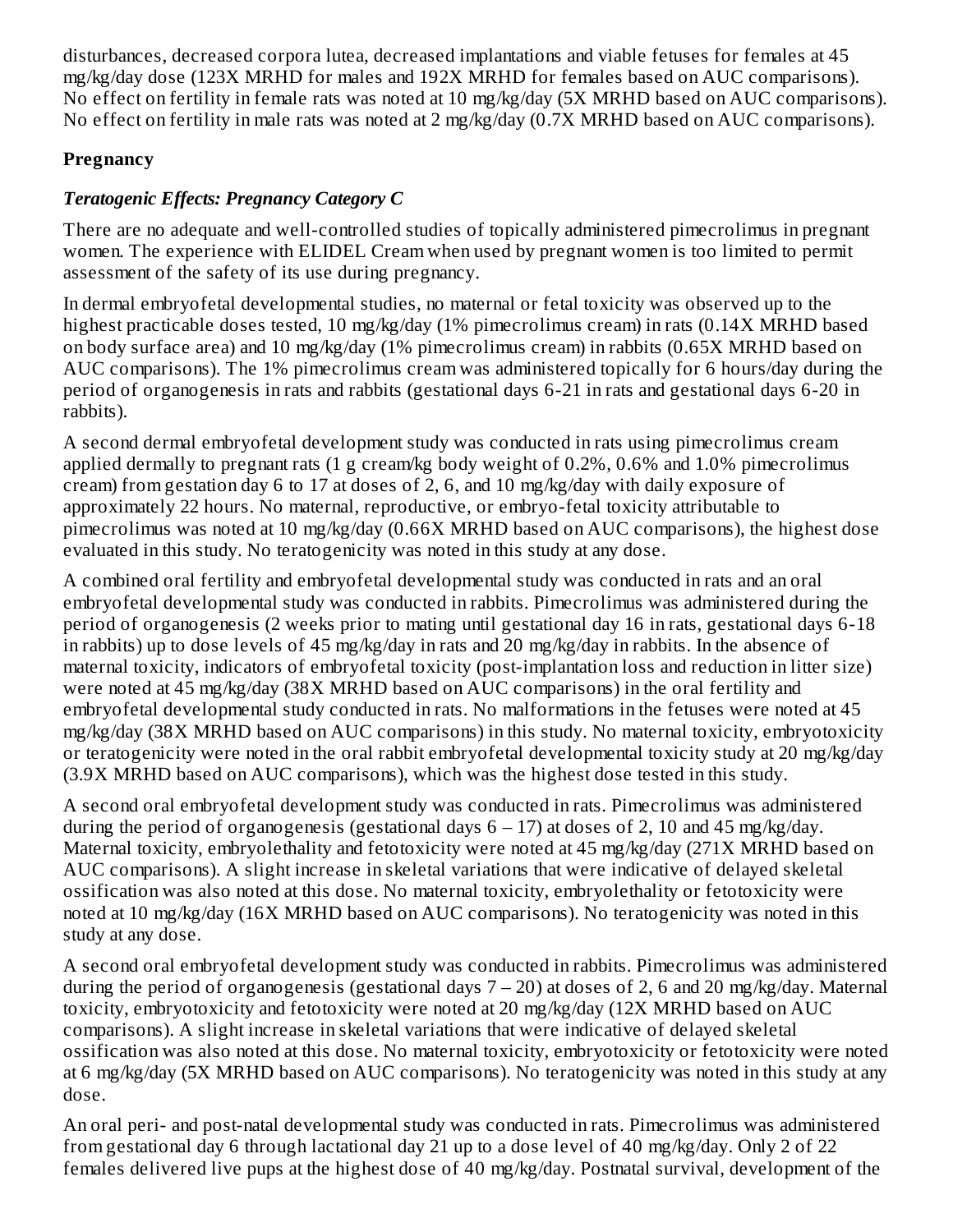F1 generation, their subsequent maturation and fertility were not affected at 10 mg/kg/day (12X MRHD based on AUC comparisons), the highest dose evaluated in this study.

Pimecrolimus was transferred across the placenta in oral rat and rabbit embryofetal developmental studies.

There are, however, no adequate and well-controlled studies in pregnant women. Because animal reproduction studies are not always predictive of human response, this drug should be used only if clearly needed during pregnancy.

### **Nursing Mothers**

It is not known whether this drug is excreted in human milk. Because of the potential for serious adverse reactions in nursing infants from pimecrolimus, a decision should be made whether to discontinue nursing or to discontinue the drug, taking into account the importance of the drug to the mother.

### **Pediatric Us e**

### **ELIDEL Cream is not indicated for us e in children less than 2 years of age.**

The long-term safety and effects of ELIDEL Cream on the developing immune system are unknown (see **WARNINGS, boxed WARNING,** and **INDICATIONS AND USAGE**).

Three Phase 3 pediatric studies were conducted involving 1,114 patients 2-17 years of age. Two studies were 6-week randomized vehicle-controlled studies with a 20-week open-label phase and one was a vehicle-controlled (up to 1 year) safety study with the option for sequential topical corticosteroid use. Of these patients 542 (49%) were 2-6 years of age. In the short-term studies, 11% of ELIDEL patients did not complete these studies and 1.5% of ELIDEL patients discontinued due to adverse events. In the one-year study, 32% of ELIDEL patients did not complete this study and 3% of ELIDEL patients discontinued due to adverse events. Most discontinuations were due to unsatisfactory therapeutic effect.

The most common local adverse event in the short-term studies of ELIDEL Cream in pediatric patients ages 2-17 was application site burning (10% vs. 13% vehicle); the incidence in the long-term study was 9% ELIDEL vs. 7% vehicle (see **ADVERSE REACTIONS**). Adverse events that were more frequent (>5%) in patients treated with ELIDEL Cream compared to vehicle were headache (14% vs. 9%) in the short-term trial. Nasopharyngitis (26% vs. 21%), influenza (13% vs. 4%), pharyngitis (8% vs. 3%), viral infection (7% vs. 1%), pyrexia (13% vs. 5%), cough (16% vs. 11%), and headache (25% vs. 16%) were increased over vehicle in the 1-year safety study (see **ADVERSE REACTIONS**). In 843 patients ages 2-17 years treated with ELIDEL Cream, 9 (0.8%) developed eczema herpeticum (5 on ELIDEL Cream alone and 4 on ELIDEL Cream used in sequence with corticosteroids). In 211 patients on vehicle alone, there were no cases of eczema herpeticum. The majority of adverse events were mild to moderate in severity.

Two Phase 3 studies were conducted involving 436 infants age 3 months-23 months. One 6-week randomized vehicle-controlled study with a 20-week open-label phase and one safety study, up to one year, were conducted. In the 6-week study, 11% of ELIDEL and 48% of vehicle patients did not complete this study; no patient in either group discontinued due to adverse events. Infants on ELIDEL Cream had an increased incidence of some adverse events compared to vehicle. In the 6-week vehiclecontrolled study these adverse events included pyrexia (32% vs. 13% vehicle), URI (24% vs. 14%), nasopharyngitis (15% vs. 8%), gastroenteritis (7% vs. 3%), otitis media (4% vs. 0%), and diarrhea (8% vs. 0%). In the open-label phase of the study, for infants who switched to ELIDEL Cream from vehicle, the incidence of the above-cited adverse events approached or equaled the incidence of those patients who remained on ELIDEL Cream. In the 6 month safety data, 16% of ELIDEL and 35% of vehicle patients discontinued early and 1.5% of ELIDEL and 0% of vehicle patients discontinued due to adverse events. Infants on ELIDEL Cream had a greater incidence of some adverse events as compared to vehicle. These included pyrexia (30% vs. 20%), URI (21% vs. 17%), cough (15% vs. 9%), hypersensitivity (8% vs. 2%), teething (27% vs. 22%), vomiting (9% vs. 4%), rhinitis (13% vs. 9%), viral rash (4% vs. 0%), rhinorrhea (4% vs. 0%), and wheezing (4% vs. 0%).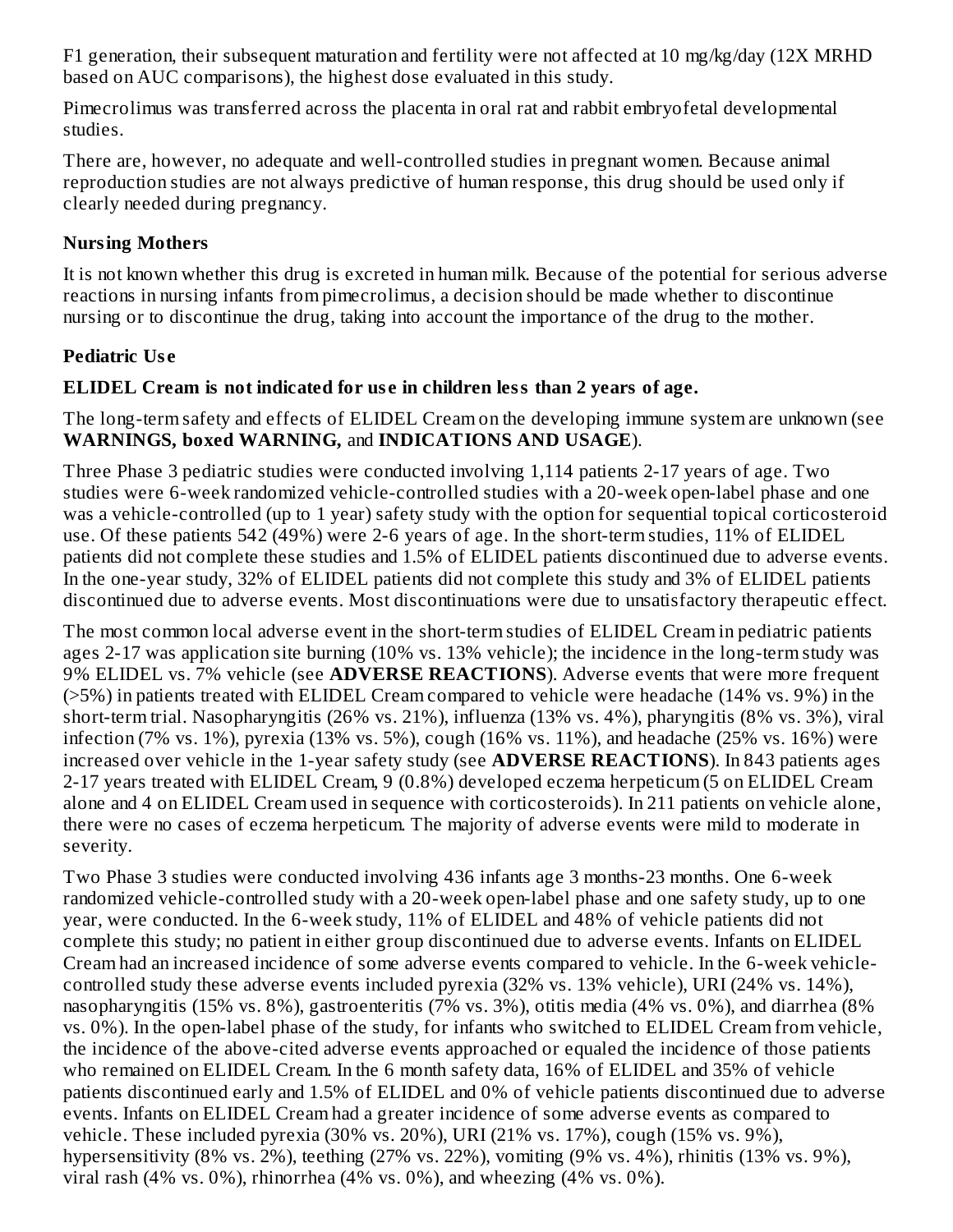### **Geriatric Us e**

Nine (9) patients ≥65 years old received ELIDEL Cream in Phase 3 studies. Clinical studies of ELIDEL did not include sufficient numbers of patients aged 65 and over to assess efficacy and safety.

## **ADVERSE REACTIONS**

No phototoxicity and no photoallergenicity were detected in clinical studies with 24 and 33 normal volunteers, respectively. In human dermal safety studies, ELIDEL ® (pimecrolimus) Cream 1% did not induce contact sensitization or cumulative irritation.

In a one-year safety study in pediatric patients age 2-17 years old involving sequential use of ELIDEL Cream and a topical corticosteroid, 43% of ELIDEL patients and 68% of vehicle patients used corticosteroids during the study. Corticosteroids were used for more than 7 days by 34% of ELIDEL patients and 54% of vehicle patients. An increased incidence of impetigo, skin infection, superinfection (infected atopic dermatitis), rhinitis, and urticaria were found in the patients that had used ELIDEL Cream and topical corticosteroid sequentially as compared to ELIDEL Cream alone.

In 3 randomized, double-blind vehicle-controlled pediatric studies and one active-controlled adult study, 843 and 328 patients respectively, were treated with ELIDEL Cream. In these clinical trials, 48 (4%) of the 1,171 ELIDEL patients and 13 (3%) of 408 vehicle-treated patients discontinued therapy due to adverse events. Discontinuations for AEs were primarily due to application site reactions, and cutaneous infections. The most common application site reaction was application site burning, which occurred in 8%-26% of patients treated with ELIDEL Cream.

The following table depicts the incidence of adverse events pooled across the 2 identically designed 6 week studies with their open label extensions and the 1-year safety study for pediatric patients ages 2- 17. Data from the adult active-controlled study is also included in this table. Adverse events are listed regardless of relationship to study drug.

|                                    | Pediatric            |                                                  | <b>Pediatric</b><br>Patients*     | Pediatric Patients* |                      | <b>Adult Active</b>         |
|------------------------------------|----------------------|--------------------------------------------------|-----------------------------------|---------------------|----------------------|-----------------------------|
|                                    |                      | <b>Patients *Vehicle-</b><br>Controlled(6 weeks) | <b>Open-Label</b><br>$(20$ weeks) | year)               | Vehicle-Controlled(1 | Comparator (1<br>year)      |
|                                    | Elidel®              |                                                  | Elidel <sup>®</sup>               | Elidel®             |                      |                             |
|                                    | Cream                |                                                  | Cream                             | Cream               |                      | Elidel <sup>®</sup>         |
|                                    |                      | (N=267)  Vehicle(N=136) (N=335) N                |                                   | $(N=272)$           |                      | Vehicle(N=75) Cream(N=328)N |
|                                    | N(%)                 | N(%)                                             | (%)                               | N(%)                | N(%                  | (%)                         |
|                                    | 182                  |                                                  |                                   | 230                 |                      |                             |
| At least 1 AE                      |                      | $(68.2\%)$ 97 (71.3%)                            | 240 (72.0%)                       | $(84.6\%)$          | 56 (74.7%)           | 256 (78.0%)                 |
| <b>Infections and Infestations</b> |                      |                                                  |                                   |                     |                      |                             |
| Upper                              |                      |                                                  |                                   |                     |                      |                             |
| Respiratory                        |                      |                                                  |                                   |                     |                      |                             |
| Tract Infection                    | 38                   |                                                  |                                   |                     |                      |                             |
| <b>NOS</b>                         | $(14.2\%)$           | 18 (13.2%)                                       | 65 (19.4%)                        | 13 (4.8%) [6 (8.0%) |                      | 14 (4.3%)                   |
|                                    | 27                   |                                                  |                                   | 72                  |                      |                             |
| Nasopharyngitis                    | $(10.1\%)$           | $10(7.4\%)$                                      | 32 (19.6%)                        | (26.5%)             | 16(21.3%)            | 25(7.6%)                    |
| Skin Infection                     |                      |                                                  |                                   |                     |                      |                             |
| <b>NOS</b>                         | $ 8(3.0\%) 9(5.1\%)$ |                                                  | 18 (5.4%)                         | $6(2.2\%)$          | $ 3(4.0\%)$          | $ 21 (6.4\%)$               |
|                                    |                      |                                                  |                                   | 36                  |                      |                             |
| Influenza                          | $ 8(3.0\%) 1(0.7\%)$ |                                                  | 22 (6.6%)                         | $(13.2\%)$          | $3(4.0\%)$           | 32 (9.8%)                   |
| Ear Infection                      |                      |                                                  |                                   |                     |                      |                             |

#### **Treatment Emergent Advers e Events (≥ 1%) in Elidel Treatment Groups ®**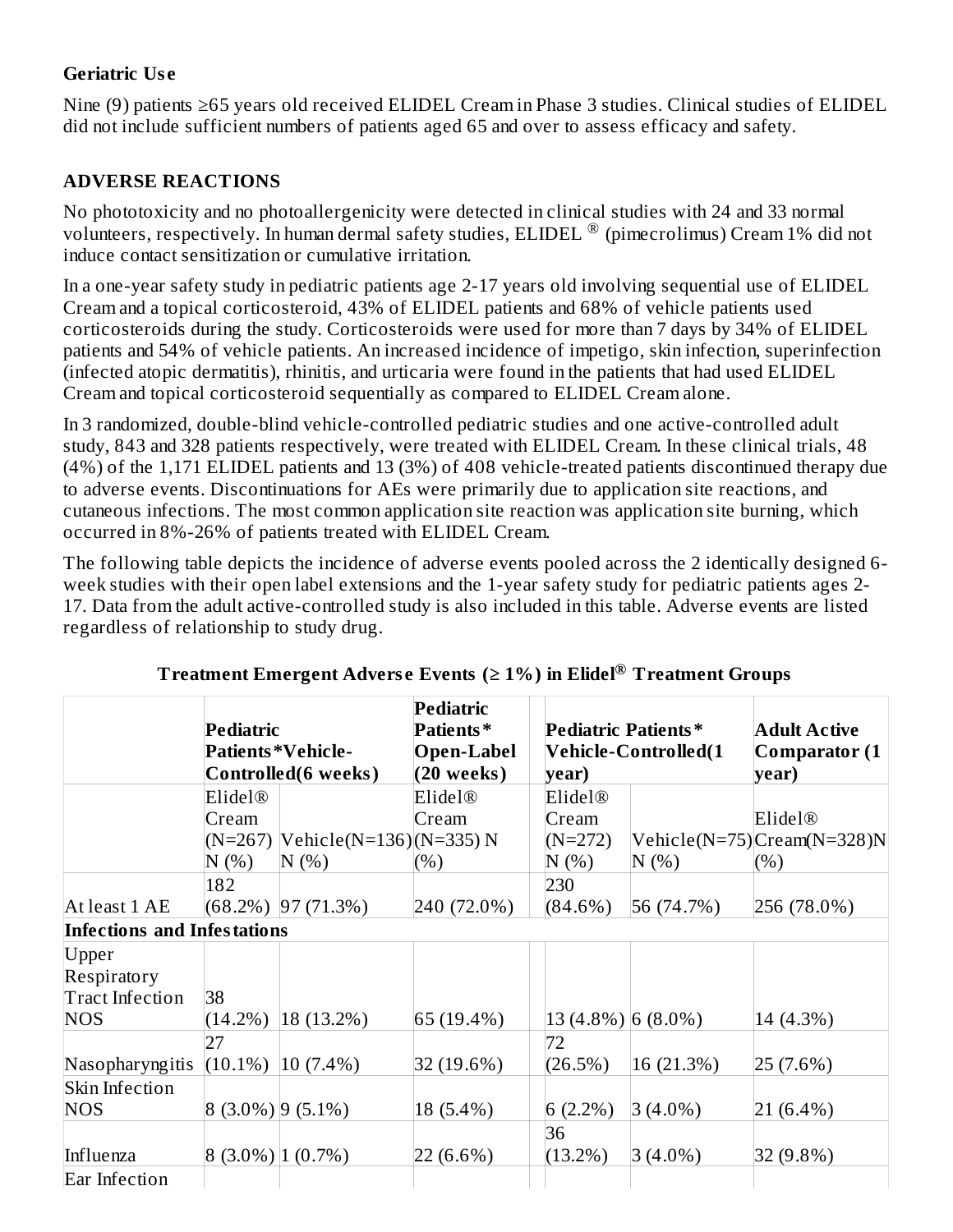| <b>NOS</b>                                                  | 6 $(2.2\%)$ 2 $(1.5\%)$ |                      | 19 (5.7%)        | $9(3.3\%)$                | 1(1.3%)         | $ 2(0.6\%)$     |
|-------------------------------------------------------------|-------------------------|----------------------|------------------|---------------------------|-----------------|-----------------|
| Otitis Media                                                |                         | $6(2.2\%)$ $(0.7\%)$ | 10 (3.0%)        | $8(2.9\%)$                | $4(5.3\%)$      | $2(0.6\%)$      |
| Impetigo                                                    |                         | 5 (1.9%) 3 (2.2%)    | 12 (3.6%)        | $11 (4.0\%)   4 (5.3\%)$  |                 | $8(2.4\%)$      |
| <b>Bacterial</b>                                            |                         |                      |                  |                           |                 |                 |
| Infection                                                   | $4(1.5\%)$ 3(2.2%)      |                      | $4(1.2\%)$       | $3(1.1\%)$                | $ 0\rangle$     | 6(1.8%)         |
| Folliculitis                                                |                         | $3(1.1\%)$ [1 (0.7%) | $3(0.9\%)$       | 6(2.2%)                   | $3(4.0\%)$      | 20 (6.1%)       |
| Sinusitis                                                   |                         | $3(1.1\%)$ $(0.7\%)$ | $11(3.3\%)$      | 6(2.2%)                   | 1(1.3%)         | $2(0.6\%)$      |
| Pneumonia NOS                                               | $3(1.1\%)$ $(0.7\%)$    |                      | 5(1.5%)          | $\overline{0}$            | 1(1.3%)         | $1(0.3\%)$      |
| Pharyngitis NOS 2 (0.7%) 2 (1.5%)                           |                         |                      | $3(0.9\%)$       | 22 (8.1%) 2 (2.7%)        |                 | $3(0.9\%)$      |
| Pharyngitis                                                 |                         |                      |                  |                           |                 |                 |
| Streptococcal                                               | $2(0.7\%)$ $2(1.5\%)$   |                      | $10(3.0\%)$      | $\vert 0 \vert$           | $<1\%$          | $ 0\rangle$     |
| Molluscum                                                   |                         |                      |                  |                           |                 |                 |
| Contagiosum                                                 | $2(0.7\%)$ 0            |                      | $4(1.2\%)$       | $5(1.8\%)$                | $\overline{0}$  | $\vert 0 \vert$ |
| Staphylococcal                                              |                         |                      |                  |                           |                 |                 |
| Infection                                                   |                         | $1(0.4\%)$ [5 (3.7%) | $7(2.1\%)$       | $\overline{0}$            | $<1\%$          | $3(0.9\%)$      |
|                                                             |                         |                      |                  | 29                        |                 |                 |
| <b>Bronchitis NOS</b>                                       | $ 1 (0.4\%) 3 (2.2\%)$  |                      | $4(1.2\%)$       | $(10.7\%)$                | $6(8.0\%)$      | $8(2.4\%)$      |
| Herpes Simplex                                              | $(1(0.4\%) 0$           |                      | $4(1.2\%)$       | 9(3.3%)                   | 2(2.7%)         | 13 (4.0%)       |
| Tonsillitis NOS                                             | $(1 (0.4\%) 0$          |                      | $3(0.9\%)$       | $17(6.3\%)$ 0             |                 | $2(0.6\%)$      |
| Viral Infection                                             |                         |                      |                  |                           |                 |                 |
| <b>NOS</b>                                                  |                         | $2(0.7\%)$ [1 (0.7%) | $1(0.3\%)$       | 18 $(6.6\%)$ [1 $(1.3\%)$ |                 | $ 0\rangle$     |
| Gastroenteritis                                             |                         |                      |                  |                           |                 |                 |
| <b>NOS</b>                                                  | $\overline{0}$          | $3(2.2\%)$           | $2(0.6\%)$       | 20 (7.4%) 2 (2.7%)        |                 | 6(1.8%)         |
| Chickenpox                                                  | $2(0.7\%)$ 0            |                      | $3(0.9\%)$       | $8(2.9\%)$                | $3(4.0\%)$      | $1(0.3\%)$      |
| Skin Papilloma                                              | $1(0.4\%)$ <sup>0</sup> |                      | $2(0.6\%)$       | $9(3.3\%)$                | <1%             | $\bf{0}$        |
| <b>Tonsillitis Acute</b>                                    |                         |                      |                  |                           |                 |                 |
| <b>NOS</b>                                                  | $\overline{0}$          | $\overline{0}$       | $\overline{0}$   | 7(2.6%)                   | $\bf{0}$        | $ 0\rangle$     |
| Upper                                                       |                         |                      |                  |                           |                 |                 |
| Respiratory                                                 |                         |                      |                  |                           |                 |                 |
| <b>Tract Infection</b>                                      |                         |                      |                  |                           |                 |                 |
| Viral NOS                                                   | $1(0.4\%)$ <sup>0</sup> |                      | $3(0.9\%)$       | 4(1.5%)                   | $\vert$ 0       | $1(0.3\%)$      |
| Herpes Simplex                                              |                         |                      |                  |                           |                 |                 |
| Dermatitis                                                  | $ 0\rangle$             | $\boldsymbol{0}$     | $1(0.3\%)$       | 4(1.5%)                   | $\vert 0 \vert$ | $2(0.6\%)$      |
| <b>Bronchitis Acute</b>                                     |                         |                      |                  |                           |                 |                 |
| <b>NOS</b>                                                  | $\boldsymbol{0}$        | 0                    | $\boldsymbol{0}$ | 4(1.5%)                   | $\pmb{0}$       | $\vert 0 \vert$ |
| Eye Infection                                               |                         |                      |                  |                           |                 |                 |
| <b>NOS</b>                                                  | $\overline{0}$          | 0                    | 0                | $3(1.1\%)$                | $<1\%$          | $1(0.3\%)$      |
| <b>General Disorders and Administration Site Conditions</b> |                         |                      |                  |                           |                 |                 |
| <b>Application Site</b>                                     | 28                      |                      |                  |                           |                 |                 |
| Burning                                                     | $(10.4\%)$              | 17(12.5%)            | $ 5(1.5\%)$      | 23 (8.5%) 5 (6.7%)        |                 | $ 85(25.9\%)$   |
|                                                             | 20                      |                      |                  | 34                        |                 |                 |
| Pyrexia                                                     | $(7.5\%)$               | 12 (8.8%)            | 41 (12.2%)       | (12.5%)                   | 4(5.3%)         | $4(1.2\%)$      |
| <b>Application Site</b>                                     |                         |                      |                  |                           |                 |                 |
| <b>Reaction NOS</b>                                         | $ 8(3.0\%) 7(5.1\%)$    |                      | $7(2.1\%)$       | $9(3.3\%)$                | 2(2.7%)         | 48 (14.6%)      |
| <b>Application Site</b>                                     |                         |                      |                  |                           |                 |                 |
| Irritation                                                  |                         | $(3.0\%)$ (5.9%)     | $3(0.9\%)$       | $1(0.4\%)$                | $3(4.0\%)$      | $ 21 (6.4\%)$   |
| Influenza Like                                              |                         |                      |                  |                           |                 |                 |
| Illness                                                     | $1(0.4\%)$ <sup>0</sup> |                      | $2(0.6\%)$       | $5(1.8\%)$                | 2(2.7%)         | $6(1.8\%)$      |
| <b>Application Site</b>                                     |                         |                      |                  |                           |                 |                 |
| Erythema                                                    | $1(0.4\%)$ <sup>0</sup> |                      | 0                | 6(2.2%)                   | $\vert 0 \vert$ | $7(2.1\%)$      |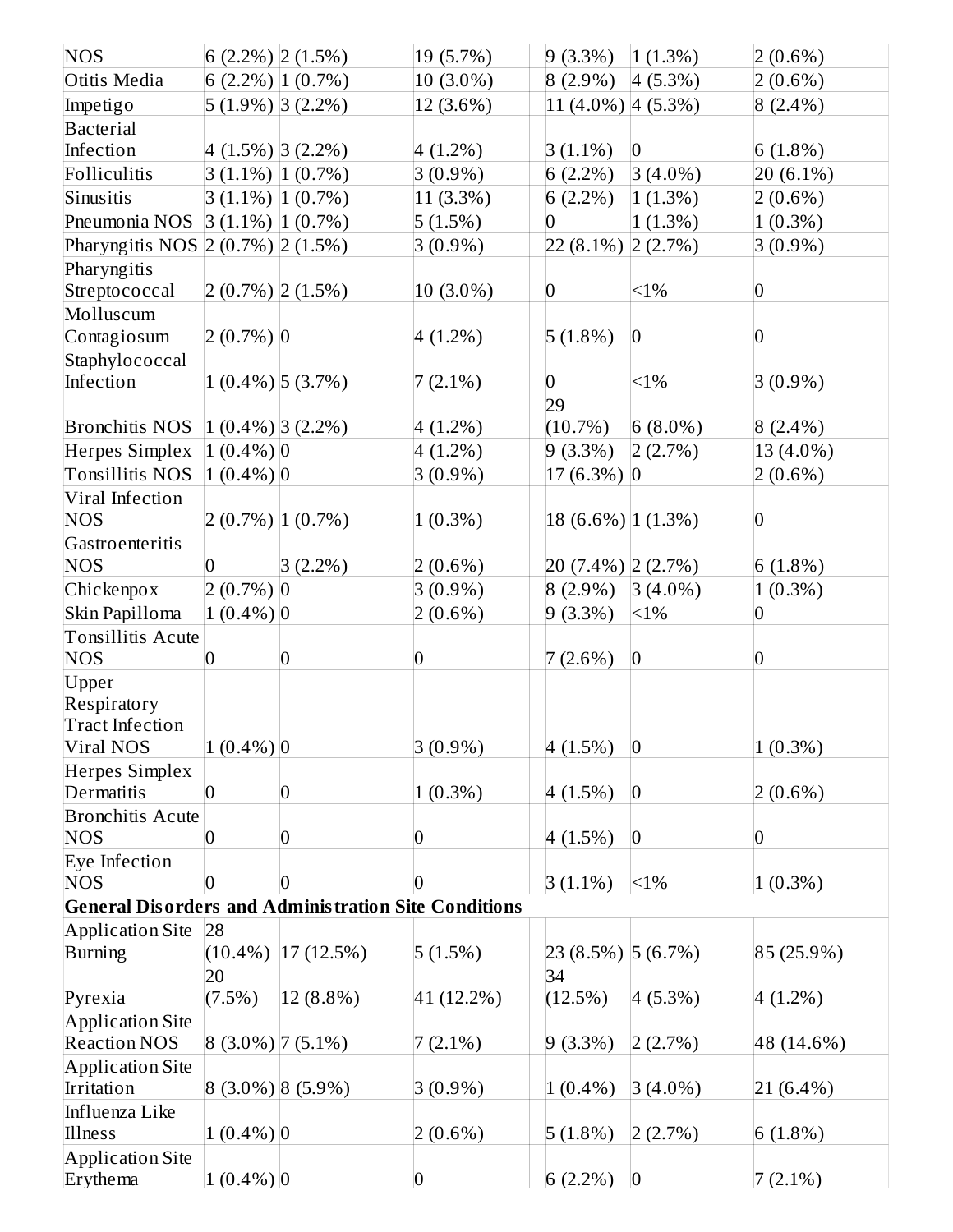| <b>Application Site</b><br>$3(1.1\%)$ $2(1.5\%)$<br>$ 0\rangle$<br>Pruritus<br>$2(0.6\%)$<br>$5(1.8\%)$<br>18 (5.5%)<br><b>Respiratory, Thoracic and Mediastinal Disorders</b><br>31<br>43<br>$(11.6\%)$   11 $(8.1\%)$<br>$(15.8\%)$<br> 8(10.7%)<br>Cough<br>31 (9.3%)<br>$8(2.4\%)$<br>Nasal<br>$7(2.6\%)$ $(1.5\%)$<br>$6(1.8\%)$<br>4(1.5%)<br>Congestion<br>1(1.3%)<br>$ 2(0.6\%)$<br>Rhinorrhea<br>$5(1.9\%)$ $(0.7\%)$<br>$3(0.9\%)$<br>$1(0.4\%)$<br>1(1.3%)<br>0<br>Asthma<br>$ 4(1.5\%) 3(2.2\%)$<br>Aggravated<br>13 (3.9%)<br>$3(1.1\%)$<br>1(1.3%)<br>$\overline{0}$<br>Sinus Congestion 3 $(1.1\%)$ 1 $(0.7\%)$<br>$<1\%$<br>$<1\%$<br>$3(0.9\%)$<br>$2(0.6\%)$<br>Rhinitis<br>$1(0.4\%)$ <sup>0</sup><br>5(1.5%)<br>12 (4.4%) [5 (6.7%)<br>$7(2.1\%)$<br>$1(0.4\%)$ [1(0.7%)<br><1%<br>$4(1.2\%)$<br>$2(0.7\%)$<br>$\overline{0}$<br>Wheezing<br>Asthma NOS<br>$2(0.7\%)$ $(0.7\%)$<br>11 (3.3%)<br>10 (3.7%) 2 (2.7%)<br>$8(2.4\%)$<br>$\overline{0}$<br>$1(0.7\%)$<br>$\overline{0}$<br>$9(3.3\%)$<br>1(1.3%)<br>$1(0.3\%)$<br>Epistaxis |
|------------------------------------------------------------------------------------------------------------------------------------------------------------------------------------------------------------------------------------------------------------------------------------------------------------------------------------------------------------------------------------------------------------------------------------------------------------------------------------------------------------------------------------------------------------------------------------------------------------------------------------------------------------------------------------------------------------------------------------------------------------------------------------------------------------------------------------------------------------------------------------------------------------------------------------------------------------------------------------------------------------------------------------------------------------|
|                                                                                                                                                                                                                                                                                                                                                                                                                                                                                                                                                                                                                                                                                                                                                                                                                                                                                                                                                                                                                                                            |
|                                                                                                                                                                                                                                                                                                                                                                                                                                                                                                                                                                                                                                                                                                                                                                                                                                                                                                                                                                                                                                                            |
|                                                                                                                                                                                                                                                                                                                                                                                                                                                                                                                                                                                                                                                                                                                                                                                                                                                                                                                                                                                                                                                            |
|                                                                                                                                                                                                                                                                                                                                                                                                                                                                                                                                                                                                                                                                                                                                                                                                                                                                                                                                                                                                                                                            |
|                                                                                                                                                                                                                                                                                                                                                                                                                                                                                                                                                                                                                                                                                                                                                                                                                                                                                                                                                                                                                                                            |
|                                                                                                                                                                                                                                                                                                                                                                                                                                                                                                                                                                                                                                                                                                                                                                                                                                                                                                                                                                                                                                                            |
|                                                                                                                                                                                                                                                                                                                                                                                                                                                                                                                                                                                                                                                                                                                                                                                                                                                                                                                                                                                                                                                            |
|                                                                                                                                                                                                                                                                                                                                                                                                                                                                                                                                                                                                                                                                                                                                                                                                                                                                                                                                                                                                                                                            |
|                                                                                                                                                                                                                                                                                                                                                                                                                                                                                                                                                                                                                                                                                                                                                                                                                                                                                                                                                                                                                                                            |
|                                                                                                                                                                                                                                                                                                                                                                                                                                                                                                                                                                                                                                                                                                                                                                                                                                                                                                                                                                                                                                                            |
|                                                                                                                                                                                                                                                                                                                                                                                                                                                                                                                                                                                                                                                                                                                                                                                                                                                                                                                                                                                                                                                            |
|                                                                                                                                                                                                                                                                                                                                                                                                                                                                                                                                                                                                                                                                                                                                                                                                                                                                                                                                                                                                                                                            |
|                                                                                                                                                                                                                                                                                                                                                                                                                                                                                                                                                                                                                                                                                                                                                                                                                                                                                                                                                                                                                                                            |
|                                                                                                                                                                                                                                                                                                                                                                                                                                                                                                                                                                                                                                                                                                                                                                                                                                                                                                                                                                                                                                                            |
|                                                                                                                                                                                                                                                                                                                                                                                                                                                                                                                                                                                                                                                                                                                                                                                                                                                                                                                                                                                                                                                            |
| $\overline{0}$<br>$5(1.8\%)$<br>Dyspnea NOS<br>$\overline{0}$<br>$1(1.3\%)$<br>$2(0.6\%)$<br>$\overline{0}$                                                                                                                                                                                                                                                                                                                                                                                                                                                                                                                                                                                                                                                                                                                                                                                                                                                                                                                                                |
| <b>Gas trointes tinal Dis orders</b>                                                                                                                                                                                                                                                                                                                                                                                                                                                                                                                                                                                                                                                                                                                                                                                                                                                                                                                                                                                                                       |
| Abdominal Pain<br>11                                                                                                                                                                                                                                                                                                                                                                                                                                                                                                                                                                                                                                                                                                                                                                                                                                                                                                                                                                                                                                       |
| Upper<br>$(4.1\%)$<br>$6(4.4\%)$<br>10 (3.0%)<br>$ 15(5.5\%) 5(6.7\%)$<br>$(1(0.3\%)$                                                                                                                                                                                                                                                                                                                                                                                                                                                                                                                                                                                                                                                                                                                                                                                                                                                                                                                                                                      |
| $9(3.4\%)$ [5 (3.7%)<br>15 (5.4%)<br>$22(8.1\%)$ 4 (5.3%)<br>Sore Throat<br>12 (3.7%)                                                                                                                                                                                                                                                                                                                                                                                                                                                                                                                                                                                                                                                                                                                                                                                                                                                                                                                                                                      |
| $\left  8 \right  (3.0\%) \left  6 \right  (4.4\%)$<br>$18(6.6\%)$ 6 (8.0%)<br><b>Vomiting NOS</b><br>14 (4.2%)<br>$2(0.6\%)$<br>Diarrhea NOS                                                                                                                                                                                                                                                                                                                                                                                                                                                                                                                                                                                                                                                                                                                                                                                                                                                                                                              |
| $3(1.1\%)$ $(0.7\%)$<br>$2(0.6\%)$<br>21 (7.7%)  4 (5.3%)<br>$7(2.1\%)$                                                                                                                                                                                                                                                                                                                                                                                                                                                                                                                                                                                                                                                                                                                                                                                                                                                                                                                                                                                    |
| Nausea<br>$1(0.4\%)$ 3(2.2%)<br>11 (4.0%) $\vert 5(6.7\%) \vert$<br>$4(1.2\%)$<br>$6(1.8\%)$                                                                                                                                                                                                                                                                                                                                                                                                                                                                                                                                                                                                                                                                                                                                                                                                                                                                                                                                                               |
| Abdominal Pain<br>$1(0.4\%)$ [1(0.7%)<br>5(1.5%)<br>12 (4.4%) 3 (4.0%)<br><b>NOS</b><br>$1(0.3\%)$                                                                                                                                                                                                                                                                                                                                                                                                                                                                                                                                                                                                                                                                                                                                                                                                                                                                                                                                                         |
| $1(0.4\%)$ $(0.7\%)$<br>Toothache<br>$2(0.6\%)$<br>$2(0.6\%)$<br>7(2.6%)<br>1(1.3%)                                                                                                                                                                                                                                                                                                                                                                                                                                                                                                                                                                                                                                                                                                                                                                                                                                                                                                                                                                        |
| Constipation<br>$1(0.4\%)$ <sup>0</sup><br>$2(0.6\%)$<br>$\overline{0}$<br>10 $(3.7\%)$ < 1%                                                                                                                                                                                                                                                                                                                                                                                                                                                                                                                                                                                                                                                                                                                                                                                                                                                                                                                                                               |
| $\overline{0}$<br>Loose Stools<br>$1(0.7\%)$<br>$4(1.2\%)$<br>$< 1\%$<br>$<1\%$<br>$\overline{0}$                                                                                                                                                                                                                                                                                                                                                                                                                                                                                                                                                                                                                                                                                                                                                                                                                                                                                                                                                          |
| <b>Reproductive System and Breast Disorders</b>                                                                                                                                                                                                                                                                                                                                                                                                                                                                                                                                                                                                                                                                                                                                                                                                                                                                                                                                                                                                            |
| $ 3 (1.1\%) 0$<br>Dysmenorrhea<br>5(1.5%)<br>$3(1.1\%)$<br>$(1.3\%)$<br>$4(1.2\%)$                                                                                                                                                                                                                                                                                                                                                                                                                                                                                                                                                                                                                                                                                                                                                                                                                                                                                                                                                                         |
| <b>Eye Disorders</b>                                                                                                                                                                                                                                                                                                                                                                                                                                                                                                                                                                                                                                                                                                                                                                                                                                                                                                                                                                                                                                       |
| Conjunctivitis                                                                                                                                                                                                                                                                                                                                                                                                                                                                                                                                                                                                                                                                                                                                                                                                                                                                                                                                                                                                                                             |
| <b>NEC</b><br>$2(0.7\%)$ $(1(0.7\%)$<br>$7(2.1\%)$<br>$ 10(3.0\%)$<br>$6(2.2\%)$<br>$3(4.0\%)$                                                                                                                                                                                                                                                                                                                                                                                                                                                                                                                                                                                                                                                                                                                                                                                                                                                                                                                                                             |
| <b>Skin &amp; Subcutaneous Tissue Disorders</b>                                                                                                                                                                                                                                                                                                                                                                                                                                                                                                                                                                                                                                                                                                                                                                                                                                                                                                                                                                                                            |
| $3(1.1\%)$ 0<br>$1(0.3\%)$<br>$1(0.4\%)$<br>$<1\%$<br>$3(0.9\%)$<br>Urticaria                                                                                                                                                                                                                                                                                                                                                                                                                                                                                                                                                                                                                                                                                                                                                                                                                                                                                                                                                                              |
| $\overline{0}$<br>$1(0.7\%)$<br><b>Acne NOS</b><br>$1(0.3\%)$<br>4(1.5%)<br>$<1\%$<br>$6(1.8\%)$                                                                                                                                                                                                                                                                                                                                                                                                                                                                                                                                                                                                                                                                                                                                                                                                                                                                                                                                                           |
| <b>Immune System Disorders</b>                                                                                                                                                                                                                                                                                                                                                                                                                                                                                                                                                                                                                                                                                                                                                                                                                                                                                                                                                                                                                             |
| Hypersensitivity 11                                                                                                                                                                                                                                                                                                                                                                                                                                                                                                                                                                                                                                                                                                                                                                                                                                                                                                                                                                                                                                        |
| <b>NOS</b><br>$(4.1\%)$<br>16 (4.8%)<br>$14(5.1\%)$ $(1.3\%)$<br>$ 11 (3.4\%)$<br>$6(4.4\%)$                                                                                                                                                                                                                                                                                                                                                                                                                                                                                                                                                                                                                                                                                                                                                                                                                                                                                                                                                               |
| <b>Injury and Poisoning</b>                                                                                                                                                                                                                                                                                                                                                                                                                                                                                                                                                                                                                                                                                                                                                                                                                                                                                                                                                                                                                                |
| $3(1.1\%)$ $(0.7\%)$<br><b>Accident NOS</b><br>$<1\%$<br>$\overline{0}$<br>$1(0.3\%)$<br>1(1.3%)                                                                                                                                                                                                                                                                                                                                                                                                                                                                                                                                                                                                                                                                                                                                                                                                                                                                                                                                                           |
| $2(0.7\%)$ $(1(0.7\%)$<br>$<1\%$<br>$<1\%$<br>5(1.5%)<br>$\overline{0}$<br>Laceration                                                                                                                                                                                                                                                                                                                                                                                                                                                                                                                                                                                                                                                                                                                                                                                                                                                                                                                                                                      |
| Musculoskeletal, Connective Tissue and Bone Disorders                                                                                                                                                                                                                                                                                                                                                                                                                                                                                                                                                                                                                                                                                                                                                                                                                                                                                                                                                                                                      |
| $1(0.4\%)$ 2(1.5%)<br><b>Back Pain</b><br>$<1\%$<br>$\vert 0 \vert$<br>$1(0.3\%)$<br>6(1.8%)                                                                                                                                                                                                                                                                                                                                                                                                                                                                                                                                                                                                                                                                                                                                                                                                                                                                                                                                                               |
| $\overline{0}$<br>$1(1.3\%)$<br>Arthralgias<br>$1(0.3\%)$<br>$3(1.1\%)$<br>5(1.5%)<br>$\overline{0}$                                                                                                                                                                                                                                                                                                                                                                                                                                                                                                                                                                                                                                                                                                                                                                                                                                                                                                                                                       |
| <b>Ear and Labyrinth Disorders</b>                                                                                                                                                                                                                                                                                                                                                                                                                                                                                                                                                                                                                                                                                                                                                                                                                                                                                                                                                                                                                         |
| $2(0.7\%)$ $(0.7\%)$<br>$\overline{0}$<br>Earache<br>$8(2.9\%)$<br>2(2.7%)<br>$\overline{0}$                                                                                                                                                                                                                                                                                                                                                                                                                                                                                                                                                                                                                                                                                                                                                                                                                                                                                                                                                               |
| <b>Nervous System Disorders</b>                                                                                                                                                                                                                                                                                                                                                                                                                                                                                                                                                                                                                                                                                                                                                                                                                                                                                                                                                                                                                            |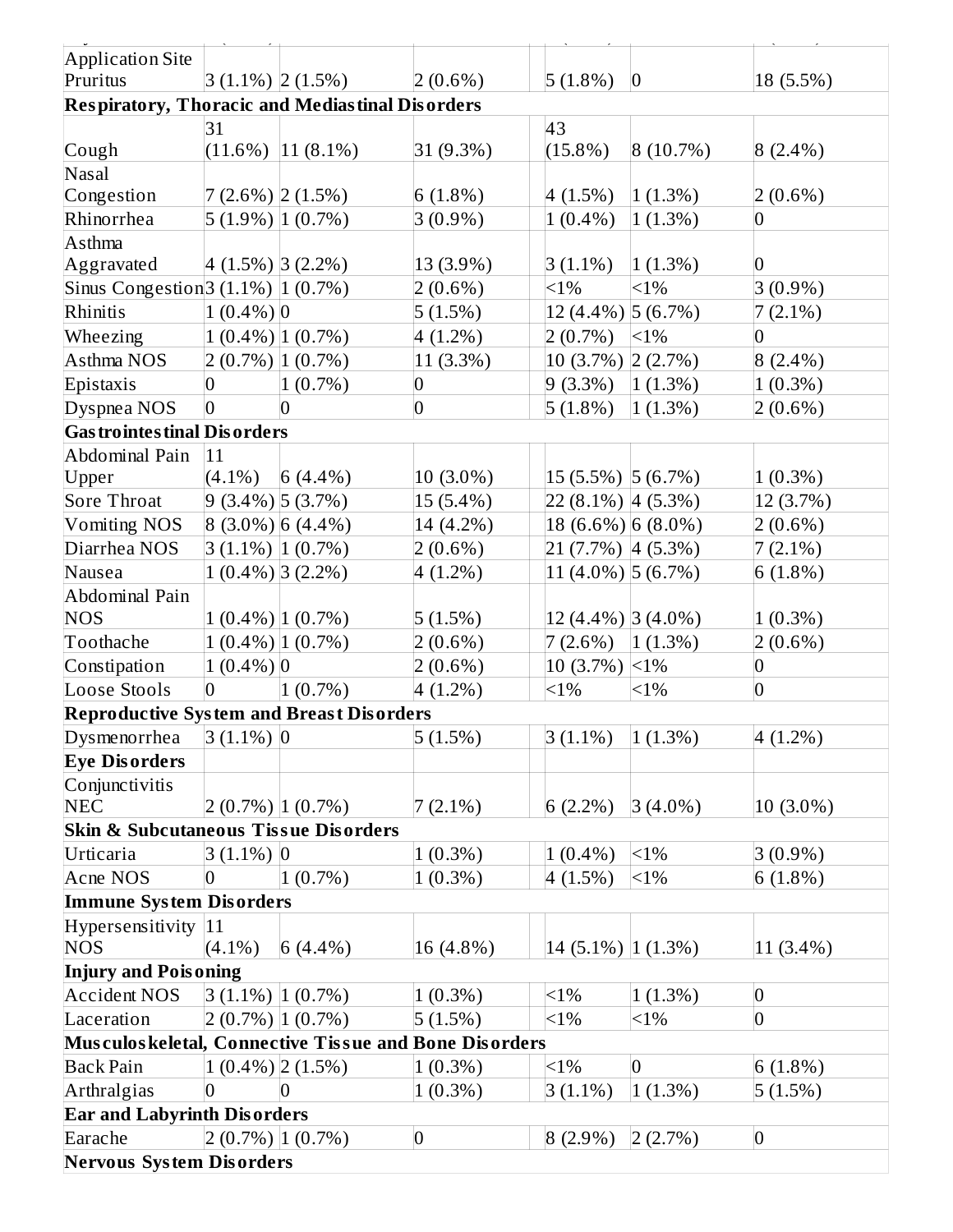|          | ، ب    |                 |              | 6 <sup>c</sup> |                  |         |
|----------|--------|-----------------|--------------|----------------|------------------|---------|
| Headache | (13.9% | $(8.8\%)$<br>-- | $3\%$<br> 38 | $.4\%$<br>(25) | $(16.0\%)$<br>12 | $7.0\%$ |

#### \*Ages 2-17 years

Two cases of septic arthritis have been reported in infants less than one year of age in clinical trials conducted with ELIDEL Cream  $(n = 2,443)$ . Causality has not been established.

#### **POST-MARKETING EVENTS**

The following adverse reactions have been reported in patients using ELIDEL Cream. Because these reactions are reported voluntarily from a population of uncertain size, it is not always possible to reliably estimate their frequency or establish a causal relationship to drug exposure.

*General***:** Anaphylactic reactions, ocular irritation after application of the cream to the eye lids or near the eyes, angioneurotic edema, facial edema, skin flushing associated with alcohol use, skin discoloration

*Hematology/Oncology:* Lymphomas, basal cell carcinoma, malignant melanoma, squamous cell carcinoma

#### **OVERDOSAGE**

There has been no experience of overdose with ELIDEL  $^\circledR$  (pimecrolimus) Cream 1%. If oral ingestion occurs, medical advice should be sought.

#### **DOSAGE AND ADMINISTRATION**

- The patient or care giver should apply a thin layer of ELIDEL (pimecrolimus) Cream 1% to the affected skin twice daily. The patient or caregiver should stop using when signs and symptoms (e.g., itch, rash and redness) resolve and should be instructed on what actions to take if symptoms recur.
- If signs and symptoms persist beyond 6 weeks, patients should be re-examined by their health care provider to confirm the diagnosis of atopic dermatitis.
- Continuous long-term use of ELIDEL Cream should be avoided, and application should be limited to areas of involvement with atopic dermatitis.

The safety of ELIDEL Cream under occlusion, which may promote systemic exposure, has not been evaluated. ELIDEL Cream should not be used with occlusive dressings.

#### **HOW SUPPLIED**

| ELIDEL $\mathcal{D}$ (pimecrolimus) Cream 1% is available in tubes of 30 grams, 60 grams, and 100 grams. |  |
|----------------------------------------------------------------------------------------------------------|--|
|                                                                                                          |  |
|                                                                                                          |  |
|                                                                                                          |  |
| Store at 25°C (77°F); excursions permitted to 15°C-30°C (59°F-86°F). Do not freeze.                      |  |
| <b>Manufactured by:</b>                                                                                  |  |
| Novartis Pharma Produktions GmbH                                                                         |  |
| Wehr, Germany                                                                                            |  |
| Distributed by:                                                                                          |  |
|                                                                                                          |  |

Novartis Pharmaceuticals Corp.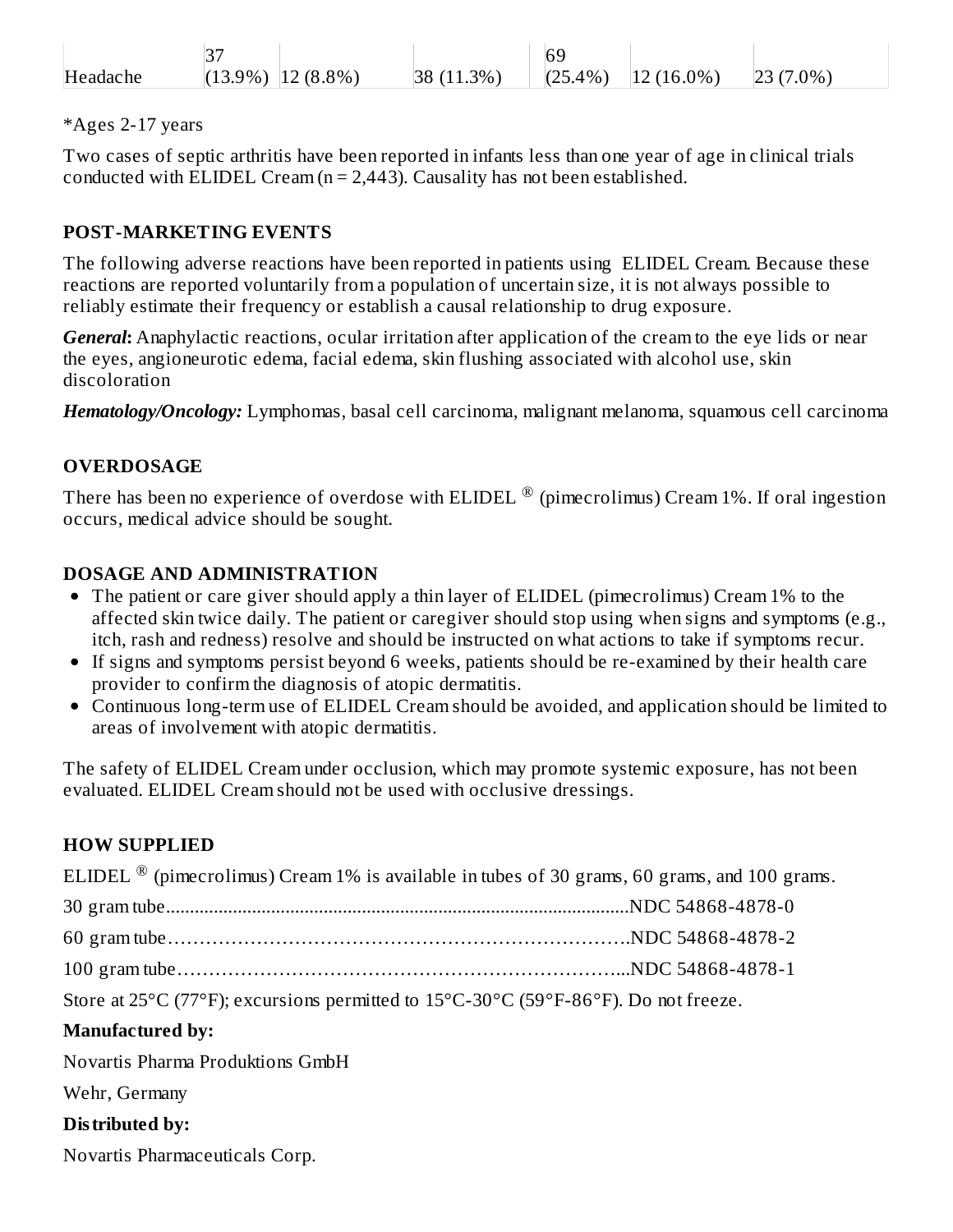### **Relabeling of "Additional Barcode Label" by:**

Physicians Total Care, Inc.

Tulsa, OK 74146

### **MEDICATION GUIDE**

### **ELIDEL [EL-ee-del] (pimecrolimus) Cream 1%** ®

#### **You must read and follow all instructions before using ELIDEL Cream.**

Read the Medication Guide you get every time you or a family member gets ELIDEL Cream. There may be new information. This Medication Guide does not take the place of talking with your doctor about your medical condition or treatment. If you have any questions about ELIDEL Cream, ask your doctor or pharmacist.

#### **What is the most important information I should know about ELIDEL Cream?**

The safety of using ELIDEL Cream for a long period of time is not known. A very small number of people who have used ELIDEL Cream have had cancer (for example, skin or lymphoma). However, a link with ELIDEL Cream use has not been shown. Because of this concern:

- Do not use ELIDEL Cream continuously for a long time.
- Use ELIDEL Cream only on areas of your skin that have eczema.
- Do not use ELIDEL Cream on a child under 2 years old.

### **What is ELIDEL Cream?**

ELIDEL Cream is a prescription medicine used on the skin (topical) to treat eczema (atopic dermatitis). ELIDEL Cream is in a class of medicines called topical calcineurin inhibitors. ELIDEL Cream is for adults and children age 2 years and older who do not have a weakened immune system. ELIDEL Cream is used on the skin for short periods, and if needed, treatment may be repeated with breaks in between. ELIDEL Cream is for use after other prescription medicines have not worked for you or if your doctor recommends that other prescription medicines should not be used.

#### **Who should not us e ELIDEL Cream?**

#### **Do not us e ELIDEL Cream:**

- on children under 2 years of age
- if you are allergic to ELIDEL Cream or anything in it. See the end of this Medication Guide for a complete list of ingredients.

#### **What should I tell my doctor before starting ELIDEL Cream?**

Before you start using ELIDEL Cream, tell your doctor about all of your medical conditions, including if you:

- have a skin disease called Netherton's syndrome (a rare inherited condition)
- have any infection on your skin including chicken pox or herpes
- have been told you have a weakened immune system
- are pregnant, breastfeeding, or planning to become pregnant.  $\bullet$

Tell your doctor about all the medicines you take including prescription and nonprescription medicines, vitamins, and herbal supplements. Tell your doctor about all the skin medicines and products you use.

Know the medicines you take. Keep a list of them with you to show your doctor and pharmacist each time you get a new medicine.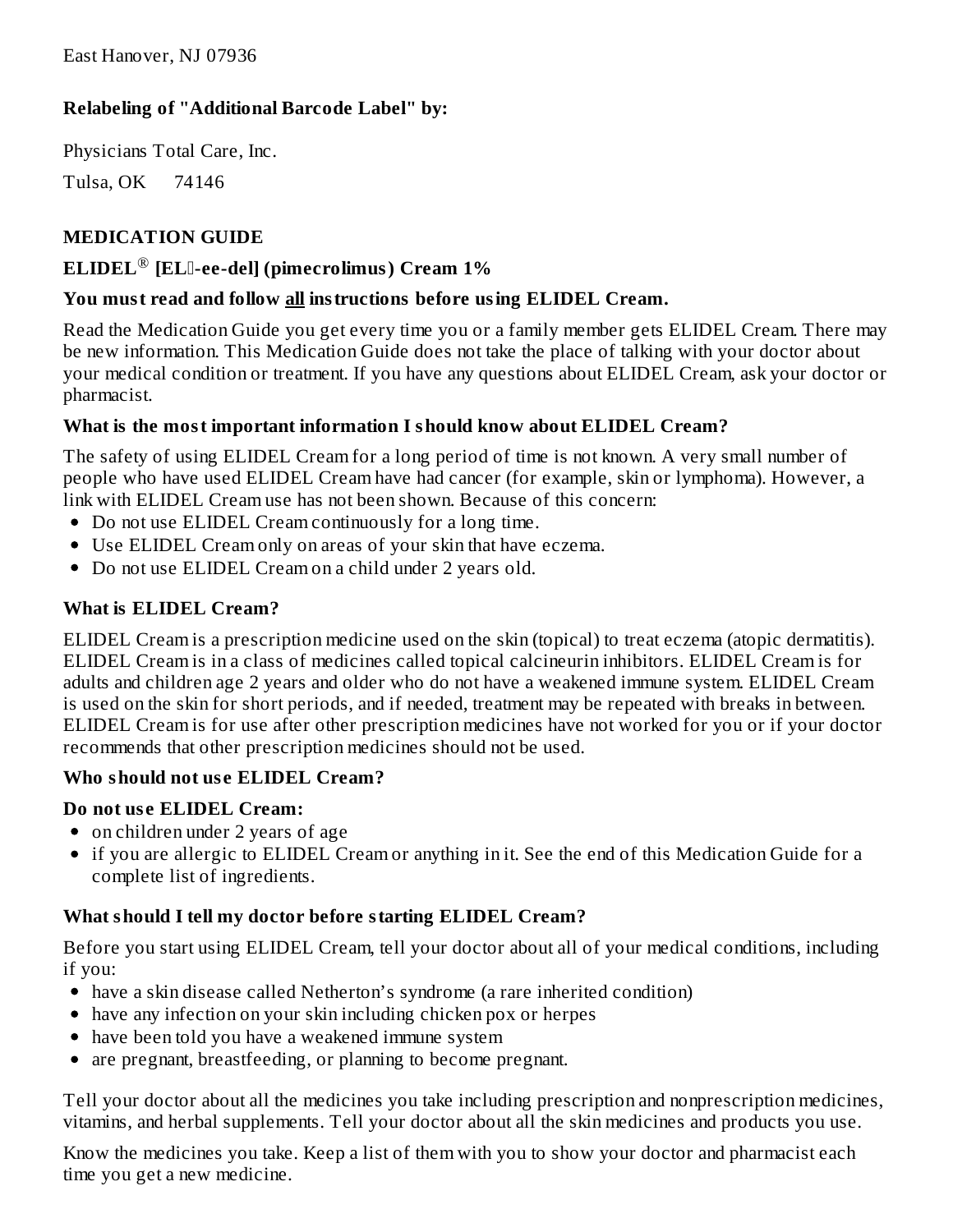### **How should I us e ELIDEL Cream?**

- Use ELIDEL Cream exactly as prescribed.
- Use ELIDEL Cream only on areas of your skin that have eczema.
- Use ELIDEL Cream for short periods, and if needed, treatment may be repeated with breaks in between.
- Stop ELIDEL Cream when the signs and symptoms of eczema, such as itching, rash, and redness go away, or as directed by your doctor.
- Follow your doctor's advice if symptoms of eczema return after a treatment with ELIDEL Cream.
- Call your doctor if:
	- your symptoms get worse with ELIDEL Cream
	- you get an infection on your skin
	- your symptoms do not improve after 6 weeks of treatment. Sometimes other skin diseases can look like eczema.

## **To apply ELIDEL Cream:**

- Wash your hands before using ELIDEL Cream. When applying ELIDEL Cream after a bath or shower, make sure your skin is dry.
- Apply a thin layer of ELIDEL Cream only to the affected skin areas, twice a day, as directed by your doctor.
- Use the smallest amount of ELIDEL Cream needed to control the signs and symptoms of eczema.
- If you are a caregiver applying ELIDEL Cream to a patient, or if you are a patient who is not treating your hands, wash your hands with soap and water after applying ELIDEL Cream. This should remove any cream left on the hands.
- Do not bathe, shower or swim right after applying ELIDEL Cream. This could wash off the cream.
- You can use moisturizers with ELIDEL Cream. Make sure you check with your doctor first about the products that are right for you. Because the skin of patients with eczema can be very dry, it is important to keep up good skin care practices. If you use moisturizers, apply them after ELIDEL Cream.

# **What should I avoid while using ELIDEL Cream?**

- Do not use sun lamps, tanning beds, or get treatment with ultraviolet light therapy during treatment with ELIDEL Cream.
- Limit sun exposure during treatment with ELIDEL Cream even when the medicine is not on your skin. If you need to be outdoors after applying ELIDEL Cream, wear loose fitting clothing that protects the treated area from the sun. Ask your doctor what other types of protection from the sun you should use.
- Do not cover the skin being treated with bandages, dressings or wraps. You can wear normal clothing.
- Do not use ELIDEL Cream in the eyes. If ELIDEL Cream gets in your eyes rinse your eyes with cold water.
- Do not swallow ELIDEL Cream. If you do, call your doctor.

# **What are the possible side effects of ELIDEL Cream?**

**The most common side effect at the skin application site** is burning or a feeling of warmth. These side effects are usually mild or moderate, happen during the first 5 days of treatment, and usually clear up in a few days. Call your doctor if the burning feeling is severe or lasts for more than 1 week.

**Other side effects include** headache, common cold or stuffy nose, sore throat, influenza, fever, viral infection, and cough. Some people may get viral skin infections (like cold sores, chicken pox, shingles, or warts) or swollen lymph nodes (glands).

Talk to your doctor if you have a skin infection or if side effects (for example, swollen glands)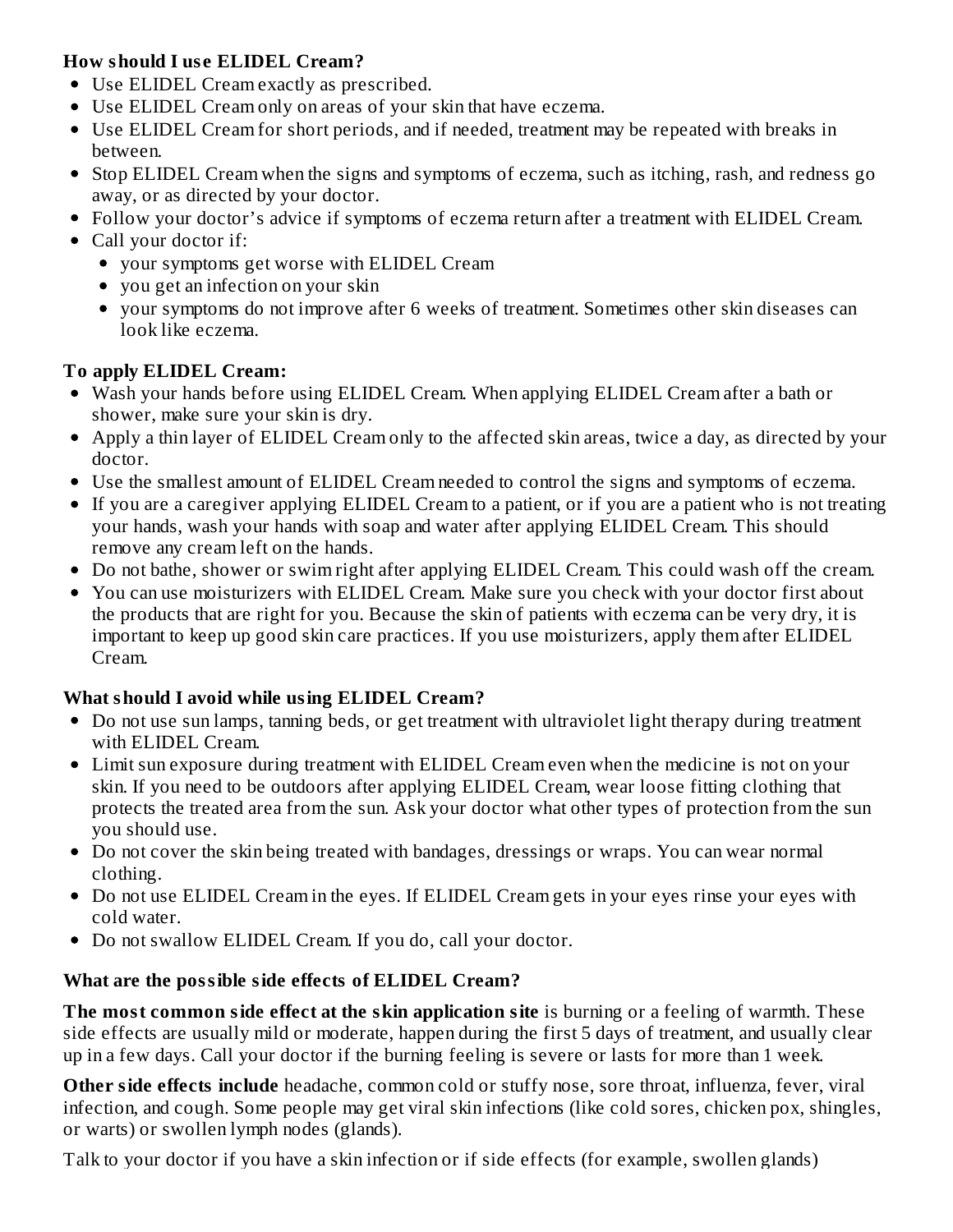continue or bother you.

These are not all the side effects with ELIDEL Cream. Ask your doctor or pharmacist for more information.

#### *How should I store ELIDEL Cream?*

- Store ELIDEL Cream at room temperature between 59° to 86°F (15° to 30°C).
- **Keep ELIDEL Cream and all medicines out of the reach of children.**

### *General advice about ELIDEL Cream*

Medicines are sometimes prescribed for purposes other than those listed in a Medication Guide. Use ELIDEL Cream only for the condition for which it was prescribed. Do not give ELIDEL Cream to other people even if they have the same symptoms you have, as it may not be right for them.

This Medication Guide summarizes the most important information about ELIDEL Cream. If you would like more information, talk with your doctor.

Your doctor or pharmacist can give you information about ELIDEL Cream that is written for health care professionals. For more information, you can also visit the Novartis Internet site at www.elidel.com or call the ELIDEL Cream help line at 877-4 ELIDEL (877-435-4335).

### **What are the ingredients in ELIDEL Cream?**

### **Active ingredient:**pimecrolimus

**Inactive ingredients:**benzyl alcohol, cetyl alcohol, citric acid, mono- and di-glycerides, oleyl alcohol, propylene glycol, sodium cetostearyl sulphate, sodium hydroxide, stearyl alcohol, triglycerides, and water.

#### **Call your doctor for medical advice about side effects. You may report side effects to FDA at 1- 800-FDA-1088**

### **Manufactured by:**

Novartis Pharma Produktions GmbH

Wehr, Germany

### **Distributed by:**

Novartis Pharmaceuticals Corp.

East Hanover, New Jersey 07936

This Medication Guide has been approved by the U.S. Food and Drug Administration

MAY 2009 T2009-66/T2009-67

© Novartis

# **PRINCIPAL DISPLAY PANEL**

**Package Label** ELIDEL® (pimecrolimus) cream 1% FOR DERMATOLOGIC USE ONLY. NOT FOR OPHTHALMIC USE. Each gram contains 10 mg of pimecrolimus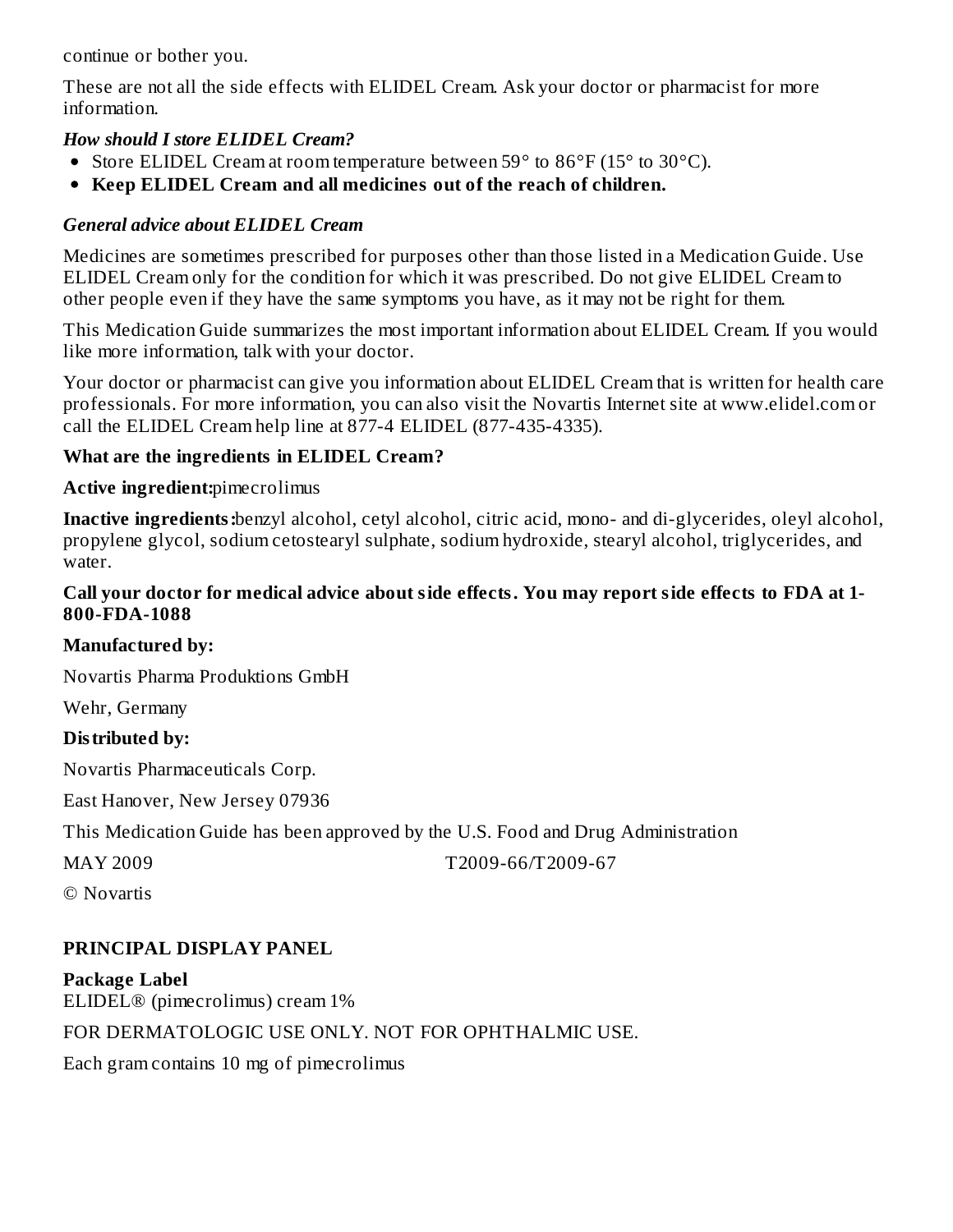

### **ELIDEL**

pimecrolimus cream

| <b>Product Information</b> |                            |  |                                                  |  |  |  |
|----------------------------|----------------------------|--|--------------------------------------------------|--|--|--|
| <b>Product Type</b>        | HUMAN PRESCRIPTION<br>DRUG |  | Item Code (Source) NDC:54868-4878(NDC:0078-0375) |  |  |  |
| Route of Administration    | TOPICAL                    |  |                                                  |  |  |  |

| <b>Active Ingredient/Active Moiety</b>                                  |                          |                        |  |  |  |
|-------------------------------------------------------------------------|--------------------------|------------------------|--|--|--|
| Ingredient Name                                                         | <b>Basis of Strength</b> | Strength               |  |  |  |
| <b>PIMECROLIMUS</b> (UNII: 7KYV510875) (PIMECROLIMUS - UNII:7KYV510875) | PIMECROLIMUS             | $10 \text{ mg}$ in 1 g |  |  |  |

#### **Inactive Ingredients**

| <b>Ingredient Name</b>                            | Strength |
|---------------------------------------------------|----------|
| <b>BENZYL ALCOHOL</b> (UNII: LKG8494WBH)          |          |
| <b>CETYL ALCOHOL</b> (UNII: 936JST6JCN)           |          |
| CITRIC ACID MONOHYDRATE (UNII: 2968PHW8QP)        |          |
| <b>GLYCERYL MONOSTEARATE (UNII: 230 OU9 XXE4)</b> |          |
| <b>OLEYL ALCOHOL</b> (UNII: 172F2WN8DV)           |          |
| <b>PROPYLENE GLYCOL (UNII: 6DC9Q167V3)</b>        |          |
| SO DIUM CETO STEARYL SULFATE (UNII: 7ZBS06BH4B)   |          |
| <b>SODIUM HYDRO XIDE (UNII: 55X04QC32I)</b>       |          |
| STEARYL ALCOHOL (UNII: 2KR89I4H1Y)                |          |
| <b>WATER (UNII: 059 QF0 KO0 R)</b>                |          |

### **Packaging**

| # | Item Code          | Package Description                                         | <b>Marketing Start Date</b> | <b>Marketing End Date</b> |
|---|--------------------|-------------------------------------------------------------|-----------------------------|---------------------------|
|   | 1 NDC:54868-4878-0 | $30 \text{ g}$ in 1 TUBE                                    |                             |                           |
|   | 2 NDC:54868-4878-1 | $100 \text{ g}$ in $1 \text{ T} \text{U} \text{B} \text{E}$ |                             |                           |
|   | 3 NDC:54868-4878-2 | $60$ g in 1 TUBE                                            |                             |                           |

**Marketing Information**